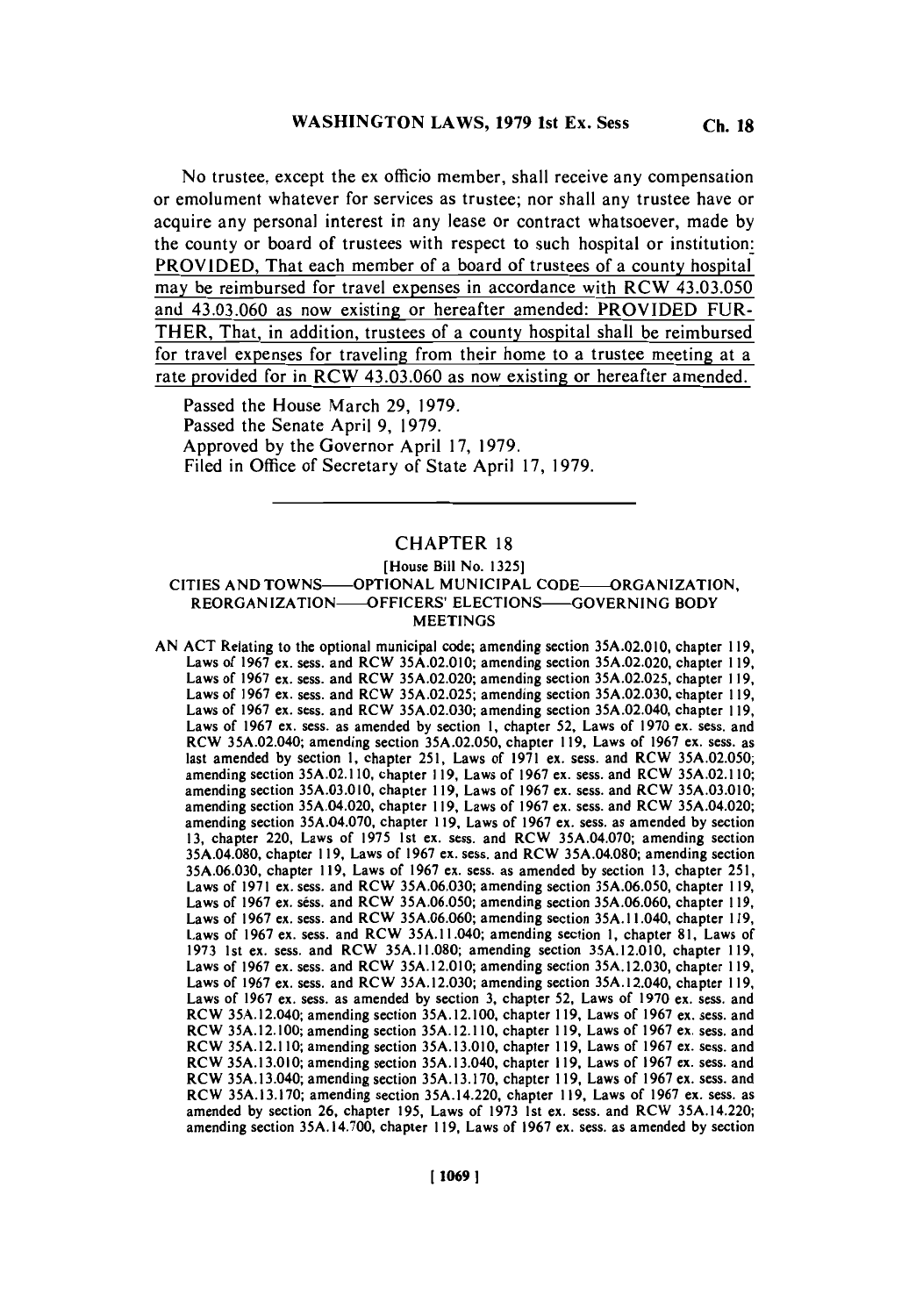2, chapter **31,** Laws of *1975* 1st ex. sess. and RCW **35A.14.700;** amending section **35A- .29.090,** chapter **119,** Laws of **1967** ex. sess. and RCW **35A.29.090;** amending section **35A.29.1 10,** chapter **119,** Laws of **1967** ex. sess. as amended **by** section 4, chapter **52,** Laws of **1970** ex. sess. and RCW **35A.29.1 10;** amending section **35A.29.120,** chapter **119,** Laws of **1967** ex. sess. and RCW **35A.29.120;** amending section 35A.44.010, chapter **119,** Laws of **1967** ex. sess. and RCW 35A.44.010; amending section **35A.63.020,** chapter **119,** Laws of **1967** cx. sess. and RCW **35A.63.020;** amending section **35A.63.1 10,** chapter **119,** Laws of **1967** cx. sess. and RCW **35A.63.1 10;** adding a new section to chapter **119,** Laws of **1967** ex. sess. and to chapter **35A.01** RCW; adding a new section to chapter **119,** Laws of **1967** ex. sess. and to chapter **35A.02 RCW;** repealing section **35A.06.080,** chapter **119,** Laws of **1967** ex. sess. and RCW **35A.06.080;** and declaring an emergency.

Be it enacted **by** the Legislature of the State of Washington:

**NEW SECTION.** Section **1.** There is added to chapter **119,** Laws of **1967** ex. sess. and to chapter **35A.01** RCW a new section to read as follows:

Where used in this title with reference to procedures established **by** this title in regard to a change of plan or classification of government, unless a different meaning is plainly required **by** the context:

**(1)** "Classify" means a change from a city **of** the first, second, or third class, or a town, to a code city.

(2) "Classification' means either that portion of the general law under which a city or a town operates under Title *35* RCW as a first, second, or third class city, or town, or otherwise as a code city.

**(3)** 'Organize" means to provide for officers after becoming a code city, under the same general plan of government under which the city operated prior to becoming a code city, pursuant to section **8** of this act.

(4) "Organization" means the general plan of government under which a city operates.

*(5)* "Plan of government' means either the mayor-council, councilmanager, or commission form of government in general, without regard to variations in the number of elective offices or whether officers are elective or appointive.

**(6)** 'Reclassify" means changing from a code city to the classification, if any, held **by** such a city immediately prior to becoming a code city.

**(7)** 'Reclassification" means changing from city or town operating under Title **35** RCW to a city operating under Title *35A* RCW, or vice versa; a change in classification.

**(8)** 'Reorganize" means changing the plan of government under which a city or town operates to a different general plan of government, for which an election of new officers under RCW **35A.02.050** is required. **A** city or town shall not be deemed to have reorganized simply **by** increasing or decreasing the number of members of its legislative body.

**(9)** 'Reorganization' means a change in general plan of government where an election of all new officers is required in order to accomplish this change, but an increase or decrease in the number of members of its legislative body shall not be deemed to constitute a reorganization.

**Ch. 18**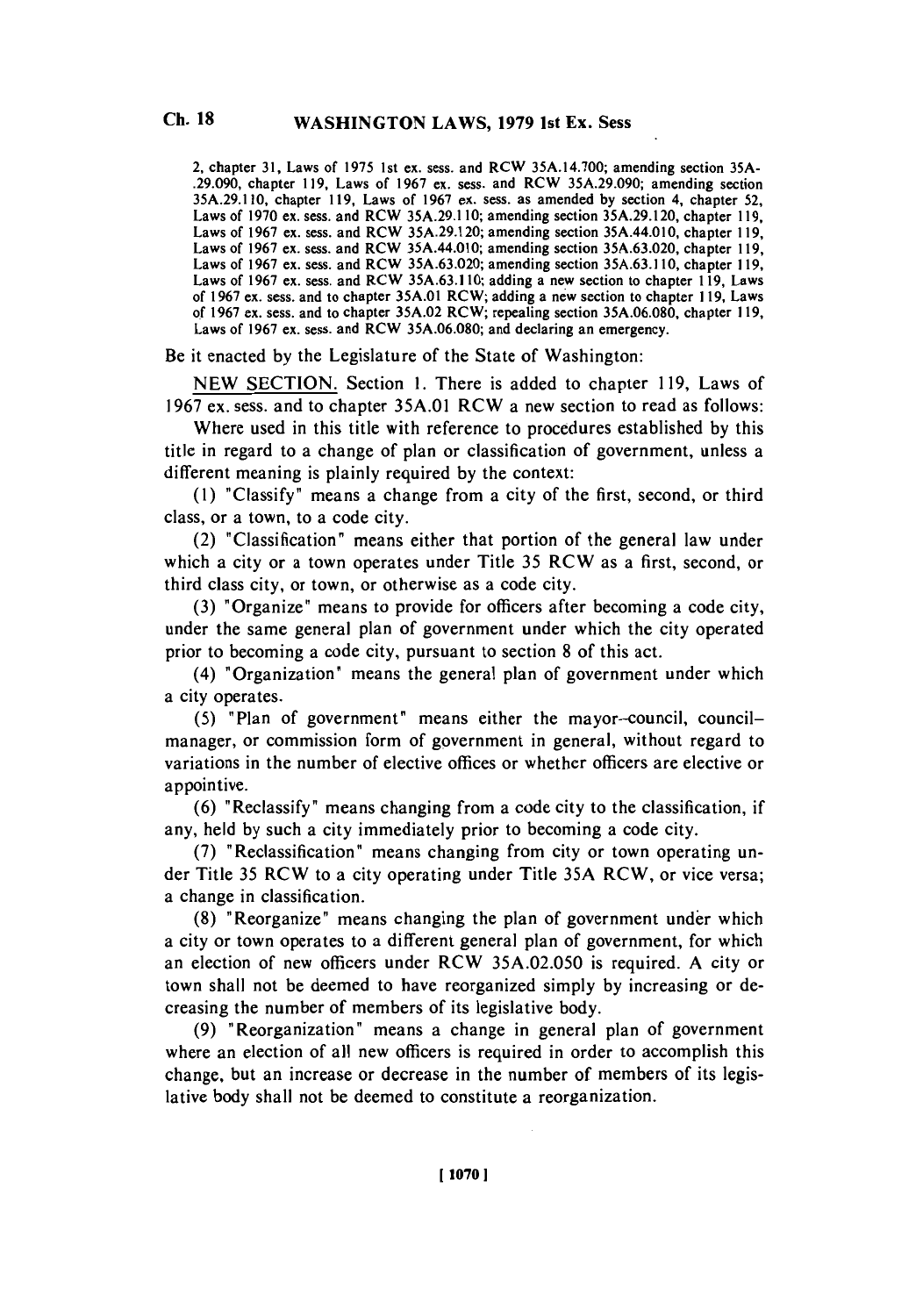Sec. 2. Section **35A.02.0 10,** chapter **119,** Laws of **1967** ex. sess. and RCW **35A.02.010** are each amended to read as follows:

Any incorporated city or town may become a noncharter code city in accordance with, and be governed **by,** the provisions of this title relating to noncharter code cities and may select one of the plans of government authorized **by** this title. **A** city or town adopting and organizing under the optional municipal code shall not be deemed to have reorganized and to have abandoned its existing general plan of government, upon changing classification and becoming a noncharter code city, solely because organizing under a plan of government authorized in this title changes the number of elective offices or changes the terms thereof, or because an office becomes appointive rather than elective, or because that city or town has come under the optional municipal code, or because of any combination of these factors.

Sec. **3.** Section **35A.02.020,** chapter **119,** Laws of **1967** ex. sess. and RCW **35A.02.020** are each amended to read as follows:

When a petition is filed, signed **by** qualified electors of an incorporated city or town, in number equal to not less than **fifty** percent of the votes cast at the last general municipal election, seeking the adoption **by** the city or town of the classification of noncharter code city, either under its existing authorized plan of government or naming one of the plans of government authorized for noncharter code cities, the ((legislative body of the city or **town to which the petition is presented shall direct the**)) city or town clerk shall promptly proceed to determine the sufficiency of the petition under the rules set forth in RCW 35A.01.040. **If** the petition is found to be sufficient, the clerk shall file with the legislative body a certificate of sufficiency of the petition. Thereupon the legislative body of such city or town shall, **by** resolution, declare that the inhabitants of the city or town have decided to adopt the classification of noncharter code city and to be governed under the provisions of this title. **If** a prayer for reorganization is included in the petition such resolution shall also declare that the inhabitants of the city or town have decided to reorganize under the plan of government specified in the petition. The legislative body shall cause such resolution to be published at least once in a newspaper of general circulation within the city or town not later than ten days after the passage of the resolution. Upon the expiration of the ninetieth day from, but excluding the date of, first publication of the resolution, if no timely and sufficient referendum petition has been filed pursuant to RCW **35A.02.025,** as now or hereafter amended, as determined **by** RCW **35A.29.170,** the legislative body at its next regular meeting shall effect the decision of the inhabitants, as expressed in the petition, **by** passage of an ordinance adopting for the city the classification of noncharter code city, and if the petition also sought governmental reorganization **by** adoption of one of the plans of government authorized for noncharter code cities involving a different general plan of government from that under which the city is operating, then the legislative body shall provide at that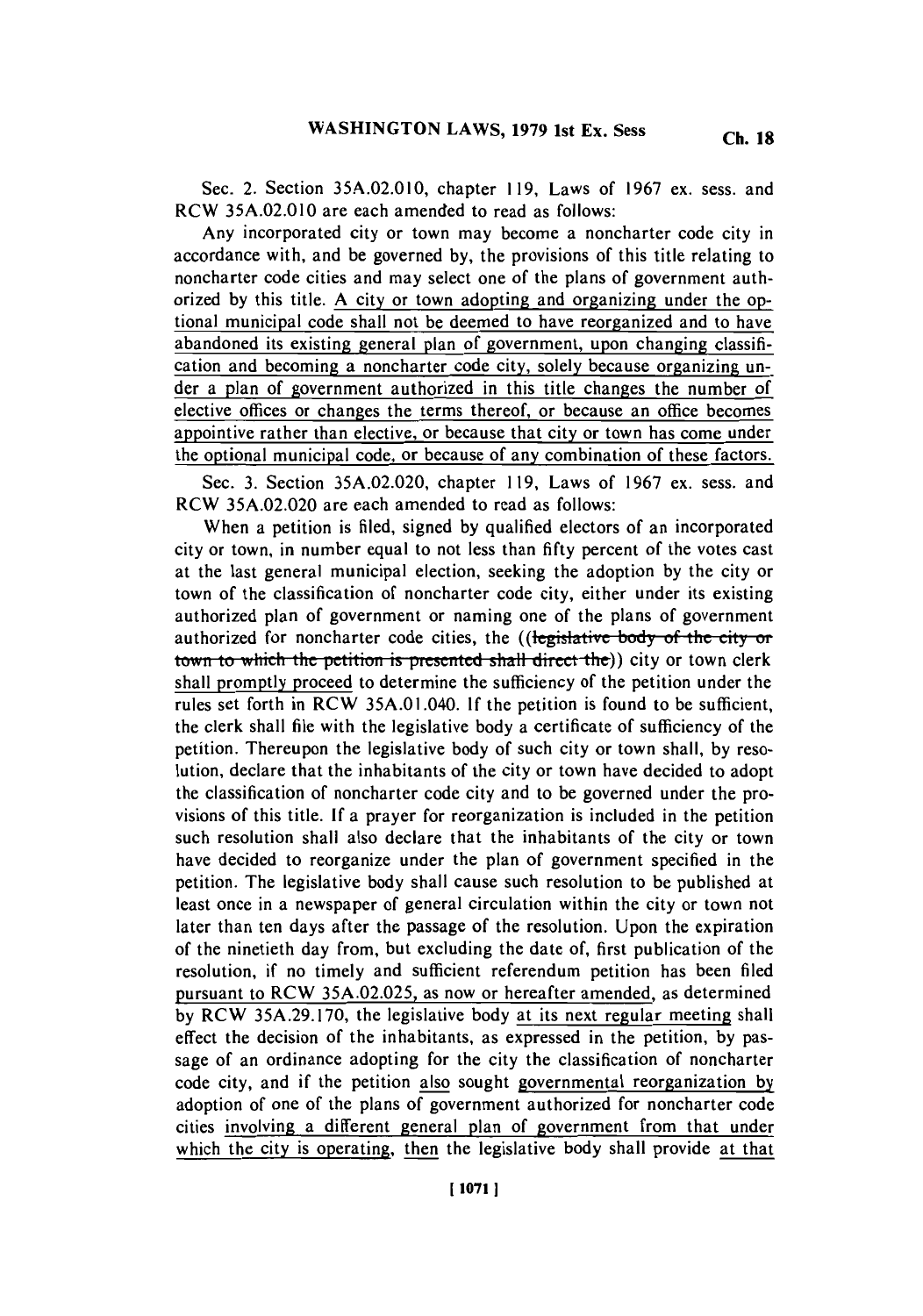### **WASHINGTON LAWS, 1979 1st Ex. Sess Ch. 18**

time for such reorganization **by** ordinance and for election of all new officers pursuant to RCW **35A.02.050,** as now or hereafter amended.

Sec. 4. Section **35A.02.025,** chapter **119,** Laws of **1967** ex. sess. and RCW **35A.02.025** are each amended to read as follows:

Upon the filing of a referendum petition in the manner provided in RCW **35A.29.170** signed **by** qualified electors in number equal to not less than ten percent of the votes cast in the last general municipal election, such resolution as authorized **by** RCW **35A.02.020** shall be referred to the voters for confirmation or rejection in the next general municipal election if one is to be held within one hundred and eighty days from the date of filing of the referendum petition, or at a special election to be called for that purpose ((not less than ninety days nor more than one hundred and eighty days from the date of filing such referendum petition)) in accordance with RCW **29.13.020.**

Sec. **5.** Section **35A.02.030,** chapter **119,** Laws of **1967** ex. sess. and RCW **35A.02.030** are each amended to read as follows:

When a majority of the legislative body of an incorporated city or town determines that it would serve the best interests and general welfare of such municipality to change the classification of such city or town to that of noncharter code city, such legislative body may, **by** resolution, declare its intention to adopt for the city or town the classification of noncharter code city. **If** the legislative body so determines, such resolution may also contain a declaration of intention to reorganize the municipal government under one of the plans of government authorized in this title, naming such plan; but it shall also be lawful for the legislative body of any incorporated city or town which is governed under a plan of government authorized prior to the time this title takes effect to adopt for the city or town the classification of noncharter code city while retaining the same general plan of government under which such city or town is then operating. Within ten days after the passage of the resolution, the legislative body shall cause it to be published at least once in a newspaper of general circulation within the city or town. Upon the expiration of the ninetieth day from, but excluding the date of first publication of the resolution, if no timely and sufficient referendum petition has been filed pursuant to RCW **35A.02.035,** as determined **by** RCW **35A.29- .170,** the intent expressed in such resolution shall at the next regular meeting of the legislative body be effected **by** an ordinance adopting for the city or town the classification of noncharter code city; and, if the resolution includes a declaration of intention to reorganize, the legislative body shall provide at that time for such reorganization **by** ordinance.

Sec. **6.** Section 35A.02.040, chapter **119,** Laws of **1967** ex. sess. as amended **by** section **1,** chapter *52,* Laws of **1970** ex. sess. and RCW **35A-** .02.040 are each amended to read as follows: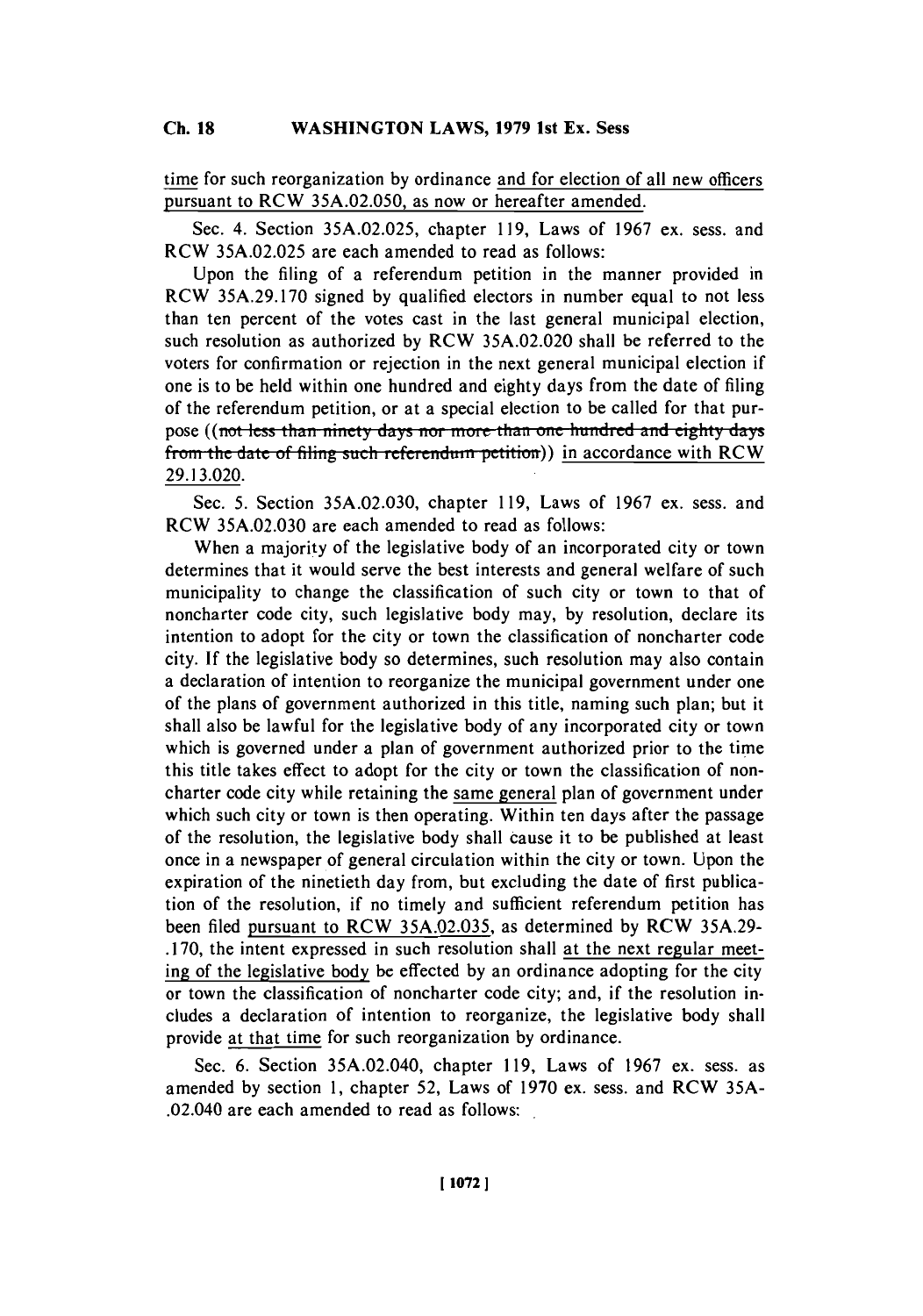When one or more ordinances are passed under RCW **35A.02.020** or ((ReW)) **35A.02.030,** as now or hereafter amended, the clerk of the city or town shall forward to the secretary of state a certified copy of any such ordinance. Upon the filing in the office of the secretary of state of a certified copy of an ordinance adopting the classification of noncharter code city, such city or town shall thereafter be classified as a noncharter code city; except that if there is also filed with the secretary of state a certified copy of an ordinance providing for reorganization of the municipal government of such city or town under a different general plan of government, such reclassification and reorganization shall not be effective until the election ((and)), qualification, and assumption of office under RCW 35A.02.050 as now or hereafter amended of  $((*the*))$  at least a quorum of all new officers under the plan of government so adopted.

Sec. **7.** Section **35A.02.050,** chapter **119,** Laws of **1967** ex. sess. as last amended **by** section **1,** chapter **251,** Laws of **1971** ex. sess. and **RCW 35A- .02.050** are each amended to read as follows:

The first election of officers where required for reorganization under a different general plan of government newly adopted in  $((the))$  a manner provided in RCW **35A.02.020** ((orr)), **35A.02.030, 35A.06.030,** or **35A.06- .060,** as now or hereafter amended, shall be at the next general municipal election if one is to be held more than ninety days but not more than one hundred and eighty days after certification of a reorganization ordinance or resolution, or otherwise at a special election to be held for that purpose ((not less than ninety days nor more than one hundred and eighty days from the certification of such ordinance)) in accordance with RCW 29.13-.020. In the event that the first election of officers as herein provided is to be held at a general municipal election, such election shall be preceded **by** a primary election pursuant to RCW **29.21.010** and **29.13.070.** In the event that the first election of all officers as herein provided is to be held at a special election rather than at a general election, and notwithstanding any provisions of any other law to the contrary, such special election shall be preceded by a primary election ((to be held not less than forty-five nor more than sixty days prior to the date of the special election)) to be held on a date authorized **by RCW 29.13.010,** and the persons nominated at that primary election shall be voted upon at the next succeeding special election" that is authorized **by** RCW **29.13.010:** PROVIDED, That in the event the ordinances calling for reclassification or reclassification and reorganization under the provisions of Title **35A** RCW have been filed with the secretary of state pursuant to RCW 35A.02.040 in an even-numbered year at least ninety days prior to a state general election then the election of new officers shall be concurrent with the state primary and general election and shall be conducted as set forth in chapter 35A.29 RCW((: PROVIDED, FUR-**THER.** That if the election of officers as provided in this section is for a **period of time less than a specified two-year term or less than a specified**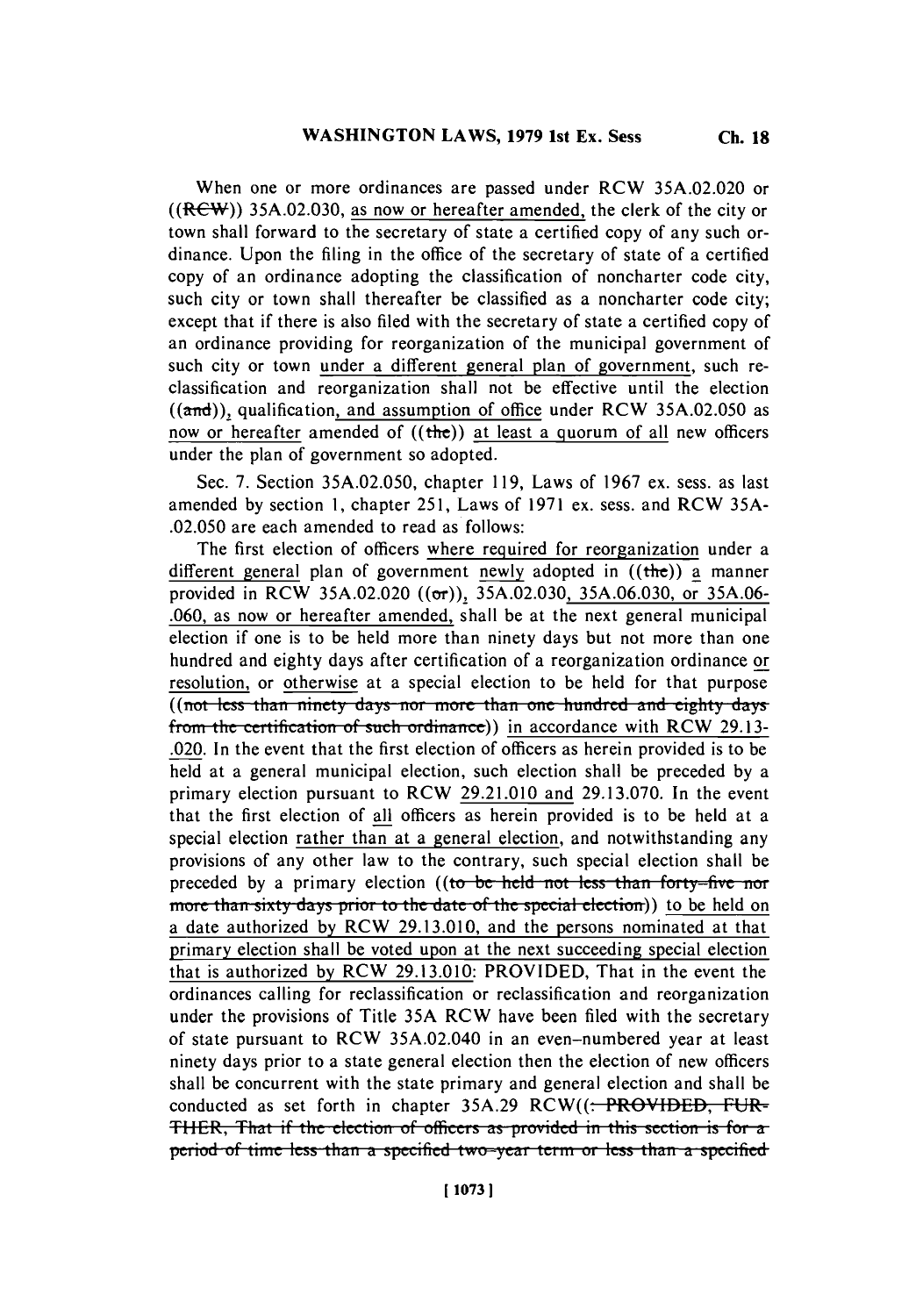four-year term, such an election shall not be preceded by a primary election)). Upon reorganization, candidates for all offices shall file or be nominated for and successful candidates shall be elected to specific council positions, and an initial term or office for those elected at a first election of all officers to positions one and two for a five member council, or positions one through three for a seven member council, shall if the election occurs at a general municipal election be only until the second Monday in January first following the next general municipal election two years hence and if the election occurs at a special election, the duration of these initial terms shall be until the second Monday in January in the first even-numbered year that follows the next general municipal election. The duration of the initial term attaching to the remaining councilmanic positions shall be until the second Monday in January two years next thereafter, so that staggered regular four year terms will ultimately result. Any declarations of candidacy for any primary or other election held pursuant to this section shall be filed as provided in RCW 35A.29.110 as now or hereafter amended. ((The terms of the persons holding office at the time of such proceedings shall **continue until the new officers are elected and qualified as provided in this** 1970 amendatory act, and the ordinances, bylaws and resolutions adopted **<u>bunder the former plan of government, where not in conflict with state law,</u> shall continue in force until repealed or amended by the legislative body of** the reorganized noncharter code city.)) The former officers shall, upon the election and qualification of new officers, deliver to the proper officers of the reorganized noncharter code city all books of record, documents and papers in their possession belonging to such municipal corporation before the reorganization thereof. Officers elected at the first election of officers held pursuant to this amendatory act shall assume office as soon as the election returns have been certified.

**NEW SECTION.** Sec. **8.** There is added to chapter **119,** Laws of **1967** ex. sess. and to chapter *35A.02* RCW a new section to read as follows:

Where a city elects to become a noncharter code city under one of the optional plans of government provided in Title *35A* RCW for code cities which involves the same general plan of government as that under which the city operated prior to the choice and where with the change in classification the number of councilmanic positions in a city remains the same or increases from five to seven, the procedures for the first election of officers which appear in RCW *35A.02.050* shall not be followed. When membership in a city council remains the same or is increased upon becoming a noncharter code city, the terms of incumbent council members shall not be affected. **If** the number of council members is increased from five to seven, the city council shall, **by** majority vote, pursuant to RCW **35A.12.050** and **35A.13.020,** appoint two persons to serve in these offices until the next municipal general election, at which election one person shall be elected for a two-year term and one person shall be elected for a four-year term.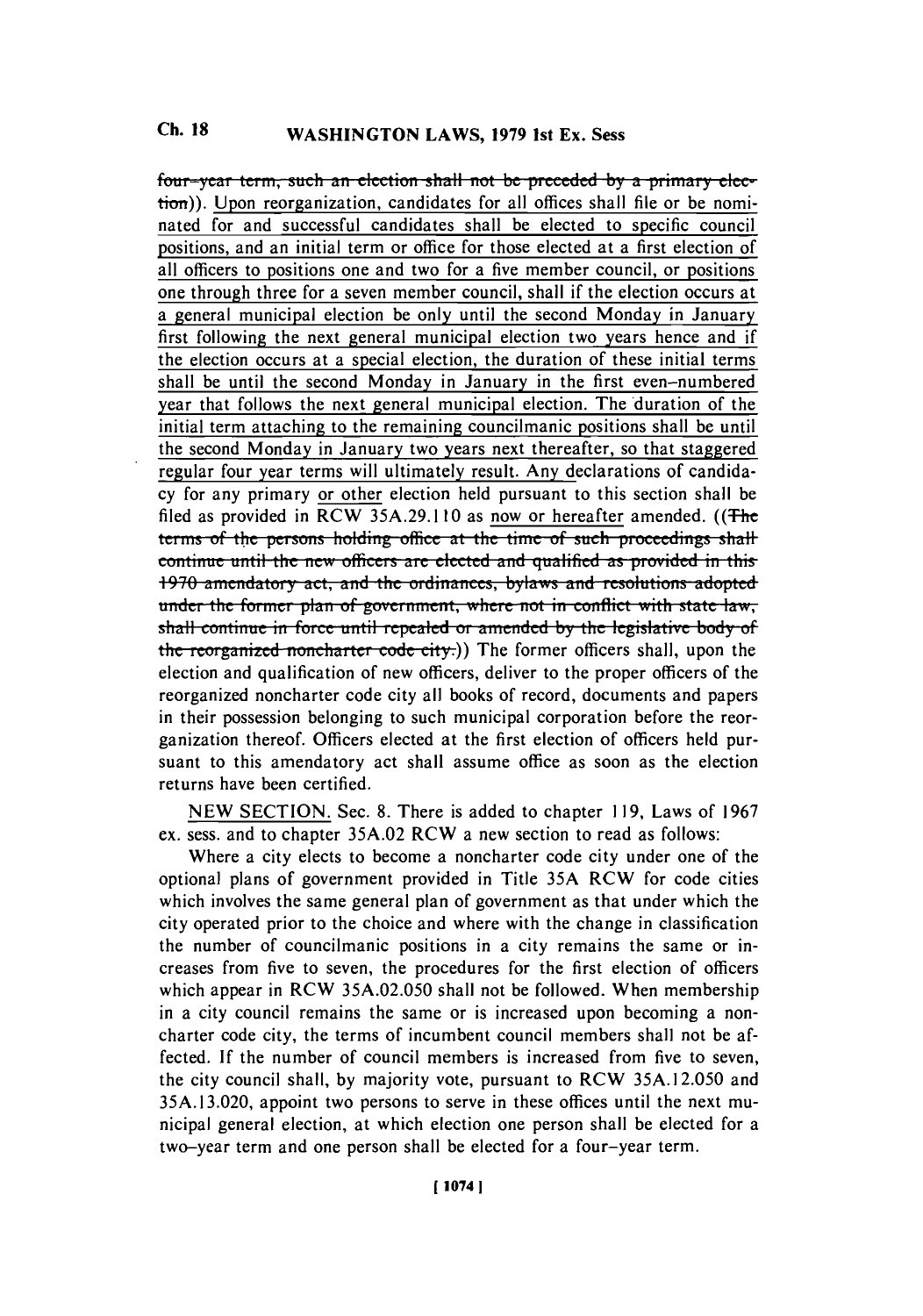**A** first election of all officers upon a change in classification to a noncharter code city is also not required where the change in classification otherwise retains the same general or specific plan of government and where the change in classification results in a decrease in the number of councilmanic positions in a city.

**If** the membership in a city council is decreased from seven to five members upon adopting the classification of noncharter code city, this decrease in the number of council members shall be determined in the following manner: The council members shall determine **by** lot which two councilmanic positions shall be eliminated upon the expiration of their terms of office. The terms of the remaining council members shall not be affected.

Sec. **9.** Section **35A.02.1 10,** chapter **119,** Laws of **1967** ex. sess. and RCW **35A.02.1 10** are each amended to read as follows:

The election officials, after counting the ballots, shall make their returns to the county auditor upon forms furnished **by** him within six hours after the closing of the polls; and on the Monday next succeeding the election or as soon thereafter as the county auditor has received the returns from all the precincts included therein, the county canvassing board shall canvass the returns in such election and shall forthwith certify in duplicate to the city or town clerk the whole number of votes given at the election, the number of votes in favor of reclassification and the number against it. and the number of votes in favor of each plan of government voted upon and the number against it ((and the number of votes received by each candidate)). The clerk shall lay the certificate of election before the legislative body of the city or town at its next regular meeting after the receipt of such certificate **by** the clerk, and if it appears that the votes cast for adoption of the classification of noncharter code city and in favor of a plan of government named on the ballot were a majority of the votes cast in such election, the council shall thereupon, **by** resolution, declare that the inhabitants of the city or town have decided on such reclassification and reorganization under the plan of government approved and direct the clerk to forward to the secretary of state a certified copy of the resolution.

Sec. **10.** Section *35A.03.010,* chapter **119,** Laws of **1967** ex. sess. and RCW **35A.03.010** are each amended to read as follows:

Any area of a county containing not less than three hundred inhabitants, lying outside the limits of an incorporated city or town, may become incorporated as a noncharter code city under the provisions of this title: PRO-**VIDED,** That no area which lies within five air miles of the boundary of any city having a population of fifteen thousand or more shall be incorporated under the provisions of this title unless the limits of the proposed noncharter code city contain  $((\text{five}))$  three thousand or more inhabitants.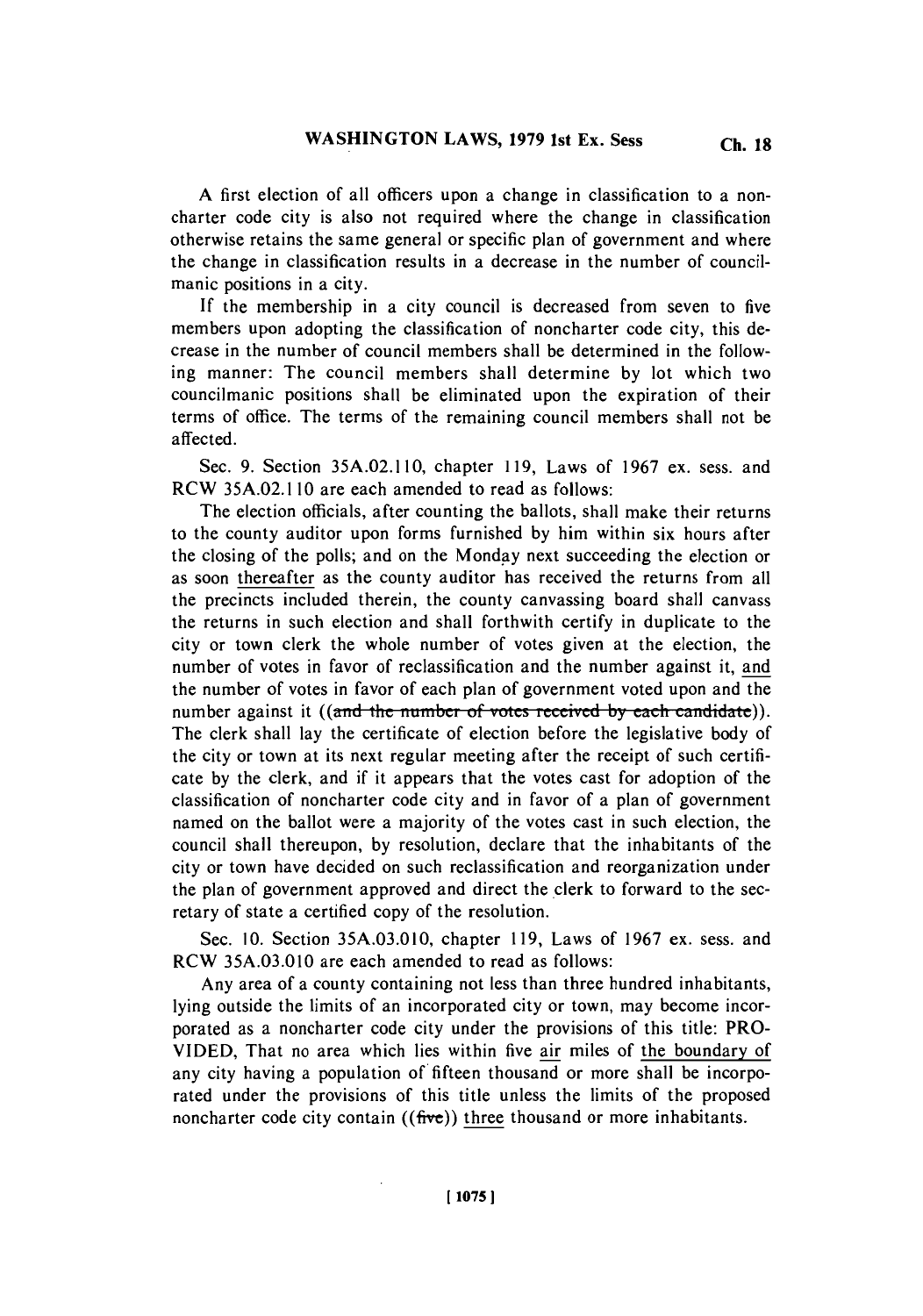### **Ch. WASHINGTON 18 LAWS, 1979 1st Ex. Sess Ch. 18**

Sec. **11.** Section 35A.04.020, chapter **119,** Laws of **1967** ex. sess. and RCW 35A.04.020 are each amended to read as follows:

Any area lying in two or more counties which is not incorporated as a municipal corporation, may become incorporated as a noncharter code city under the provisions of this chapter: PROVIDED, That when any part of the area to be incorporated lies within five air miles of the boundary of any city having a population of fifteen thousand or more no petition under RCW 35.04.030 shall be valid unless the limits of the proposed city contain **((five))** three thousand or more inhabitants.

Sec. 12. Section **35A.04.070,** chapter **119,** Laws of **1967** ex. sess. as amended **by** section **13,** chapter 220, Laws of **1975** 1st ex. sess. and RCW **35A.04.070** are each amended to read as follows:

**If** upon final hearing the respective boards find that any land within their respective counties has been unjustly or improperly included within or excluded from the proposed corporation, based on the considerations stated in RCW **35A.04.060,** the respective boards may change and fix the boundary lines of the portion of the proposed corporation within their respective counties in such a manner as they deem reasonable and just and conducive to the public welfare and convenience: PROVIDED, That when any part of the area to be incorporated lies within five air miles of the boundary of any city having a population of fifteen thousand or more, the area shall not be so decreased that the number of inhabitants therein shall **be** less than **((five))** three thousand. No land shall be so included within the boundaries described in the petition unless each board of county commissioners of that county in which the area sought to be included is located first obtains the written assent of a number of qualified voters resident within each area to be included in the proposed corporation equal in number to not less than twenty percent of the votes cast in that area at the last state election. Within five days after the final hearing each board of county commissioners shall, for the area within its respective county, **by** order establish and define the boundaries of the proposed corporation consistent with RCW **35A.03- .180,** determine the number of inhabitants residing therein and affirm the name of the proposed corporation: PROVIDED, That for the action required after the final hearing, the boards may act jointly but in such case a majority of each board must vote favorably on such final action and the order shall be entered in the minutes of each board.

Sec. **13.** Section **35A.04.080,** chapter **119,** Laws of **1967** ex. sess. and RCW **35A.04.080** are each amended to read as follows:

In determining the number of inhabitants within the boundaries established for the proposed noncharter code city, the population shall be determined as follows:

An actual enumeration shall be made **by,** or under the direction of, the board of county commissioners of each county in which a portion of the proposed corporation is located, in accordance with practices and policies,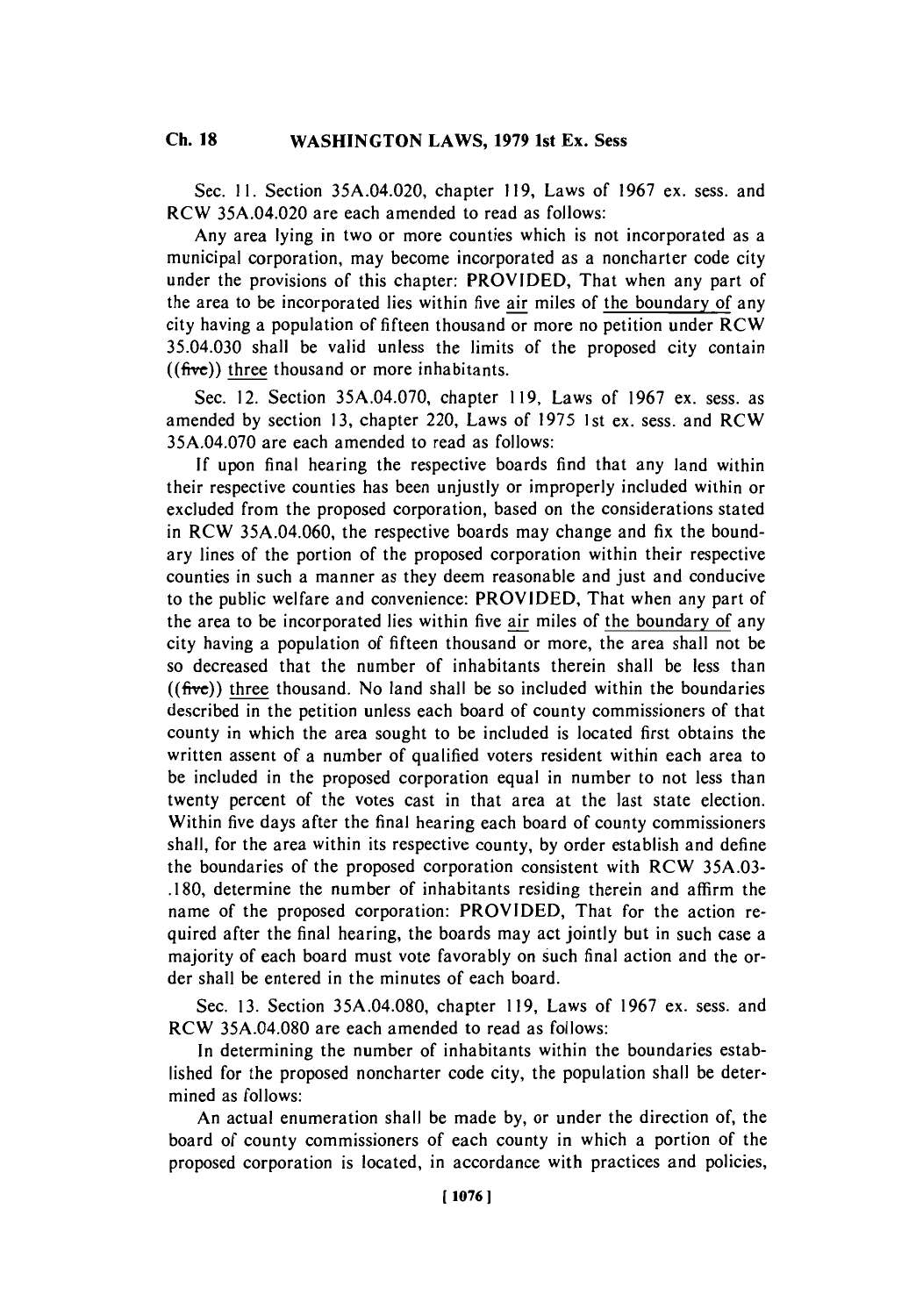Sec. 14. Section **35A.06.030,** chapter **119,** Laws of **1967** ex. sess. as amended **by** section **13,** chapter **251,** Laws of **1971** ex. sess. and RCW **35A.06.030** are each amended to read as follows:

**By** use of the resolution for election or petition for election methods described in RCW **35A.06.040,** any noncharter code city which has operated for more than six consecutive years under one of the optional plans of government authorized **by** this title, or for more than a combined total of six. consecutive years under a particular plan of government both as a code city and under the same general plan under Title **35** RCW immediately prior to becoming a code city, may abandon such organization and may ((either)) reorganize and adopt another plan of government authorized for noncharter code cities, but only after having been a noncharter code city for more than one year or a city after operating for more than six consecutive years under a particular plan of government as a noncharter code city or may reclassify and adopt a plan of government authorized **by** the general law for municipalities of the highest class for which the population of such city qualifies it, or authorized for the class to which such city belonged immediately prior to becoming a noncharter code city, if any: PROVIDED, That these limitations shall not apply to a city seeking to adopt a charter.

In reorganization under a different general plan of government as a noncharter code city, officers shall all be elected as provided in RCW **35A- .02.050.** When a noncharter code city adopts a plan of government other than those authorized ((for noncharter code cities)) under Title 35A RCW, such city ceases to be governed under this optional municipal code and shall be classified as a city or town of the class selected in the proceeding for adoption of such new plan, with the powers granted to such class under the general law. **((Any city is authorized to adopt any plan of government pro**vided for noncharter code cities any time after one year from the date of becoming a noncharter code city.))

Sec. **15.** Section **35A.06.050,** chapter **119,** Laws of **1967** ex. sess. and RCW **35A.06.050** are each amended to read as follows:

The proposal for abandonment of  $((the))$  a plan of government  $((under$ which a noncharter code city has operated for more than six years)) as authorized in RCW **35A.06.030** and for adoption of the plan named in the resolution or petition shall be voted upon at the next general municipal election if one is to be held within one hundred and eighty days or otherwise at a special election called for that purpose ((not less than ninety days, nor more than one hundred and eighty days after the passage of the resolution or the certification of sufficiency of the petition)) in accordance with RCW **29.1 3.020.** The ballot title and statement of the proposition shall be prepared **by** the city attorney as provided in RCW **.29.27.060** and **35A.29.120,**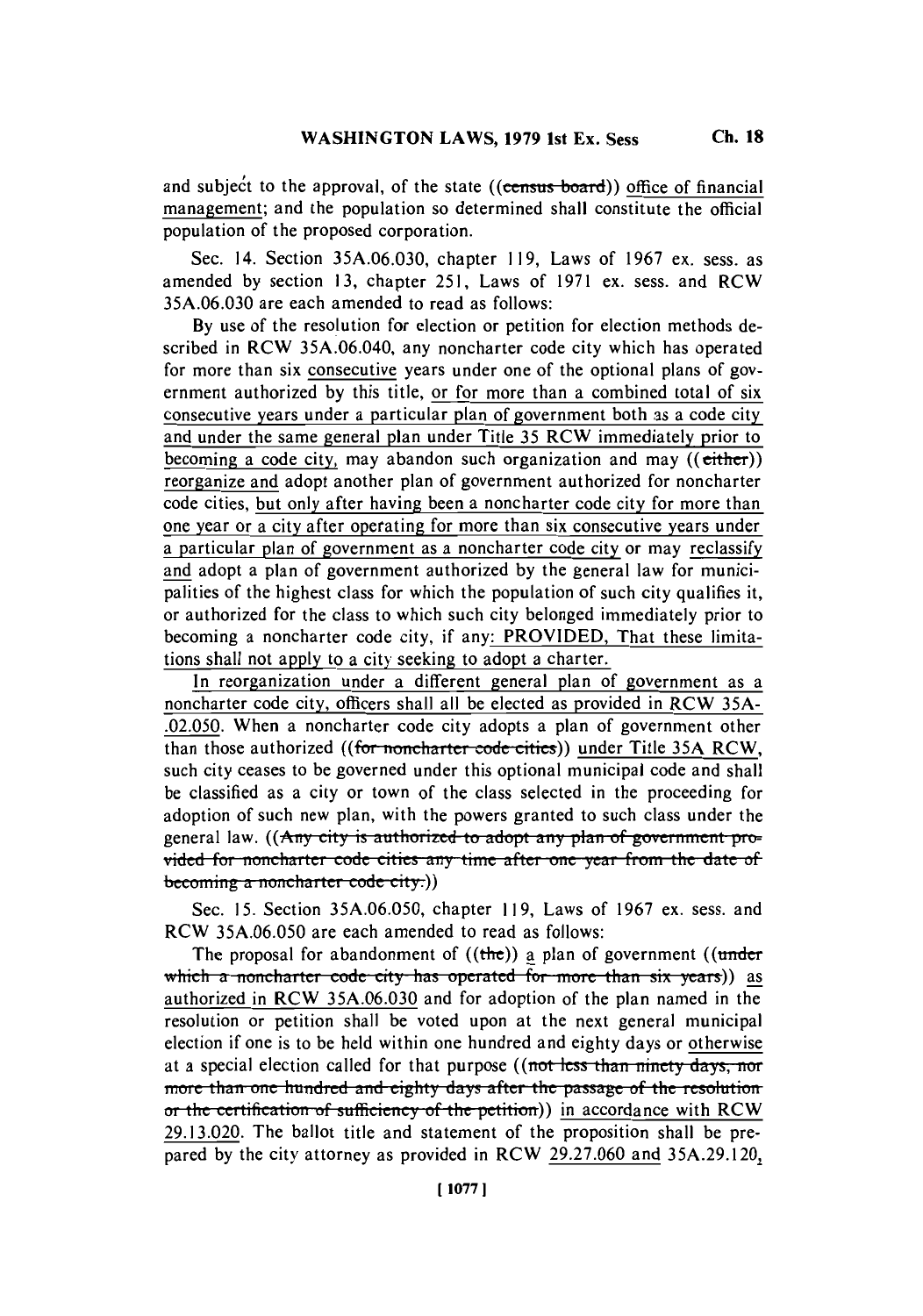as now or hereafter amended. **If** the plan proposed in the petition is not a plan authorized for noncharter code cities **by** this title, the ballot statement shall clearly set forth that adoption of such plan **by** the voters would require abandonment of the classification of noncharter code city and that government would be under the general law relating to cities of the class specified in the resolution or petition. **If** the plan proposed in the petition is a plan authorized for noncharter code cities the ballot statement shall clearly set forth that adoption of such plan **by** the voters would not affect the eligibility of the noncharter code city to be governed under this optional municipal code.

Sec. **16.** Section **35A.06.060,** chapter **119,** Laws of **1967** ex. sess. and RCW **35A.06.060** are each amended to read as follows:

**If** a majority of votes cast at the election favor abandonment of the general plan of government under which the noncharter code city is then organized and reorganization under the different general plan proposed in the resolution or petition, the officers to be elected ((at the next succeeding general municipal election)) shall be those prescribed by the plan of government so adopted, and they shall be elected as provided in RCW **35A.02- .050** if the city is to remain a noncharter code city, or if the city is abandoning optional municipal code status, they shall be elected at the next succeeding general municipal election. Upon the election  $((\text{and}))$ , qualification ((of)), and assumption of office **by** such officers the reorganization of the government of such municipality shall be complete and such municipality shall thereafter be governed under such plan. **If** the plan so adopted is not a plan authorized for noncharter code cities, upon the election  $((\text{and}))$ , qualification ((of)), and assumption of office **by** such officers the municipality shall cease to be a noncharter code city governed under the provisions of this optional municipal code and shall revert to the classification selected ((at such election)) and shall be governed by the general laws relating to municipalities of such class with the powers conferred **by** law upon municipalities of such class. Such change of classification shall not affect the then existing property rights or liabilities of the municipal corporation.

Sec. **17.** Section 35A.1 1.040, chapter **119,** Laws of **1967** ex. sess. and RCW **35A. 11** .040 are each amended to read as follows:

The legislative body of a code city may exercise any of its powers or perform any of its functions including purchasing, and participate in the **fi**nancing thereof, jointly or in cooperation, as provided for in chapter **((23+, Laws of 1967 [chapter 39.34 RCW])) 39.34 RCW. The legislative body of** a code city shall have power to accept any gift or grant for any public purpose and may carry out any conditions of such gift or grant when not in conflict with state or federal law.

Sec. **18.** Section **1,** chapter **81,** Laws of **1973** 1st ex. sess. and **RCW** *35A.1* **1.080** are each amended to read as follows: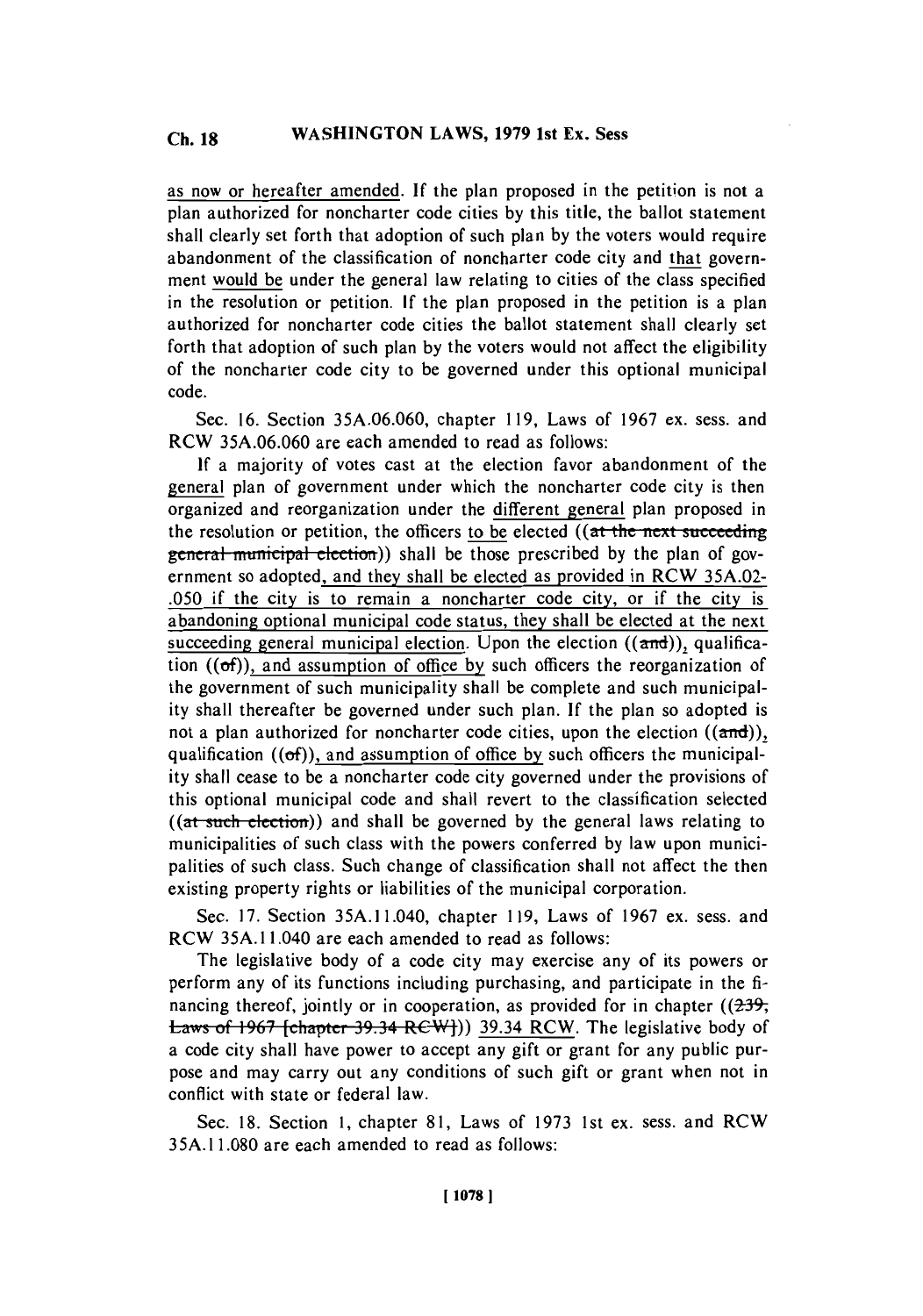The qualified electors or legislative body of a noncharter code city may provide for the exercise in their city of the powers of initiative and referendum, upon electing so to do in the manner provided for changing the classification of a city or town in RCW **35A.02.020, 35A.02.025, 35A.02.030,** and **35A.02.035,** as now or hereafter amended.

The exercise of such powers may be restricted or abandoned upon electing so to do in the manner provided for abandoning the plan of government of a noncharter code city in RCW **35A.06.030, 35A.06.040, 35A.06.050,** and **35A.06.060,** as now or hereafter amended.

Sec. **19.** Section **35A.12.010,** chapter **119,** Laws of **1967** ex. sess. and RCW 35A.12.010 are each amended to read as follows:

The government of any noncharter code city or charter code city electing to adopt the mayor-council plan of government authorized **by** this chapter shall be vested in an elected mayor and an elected council. The council of a noncharter code city having less than twenty-five hundred inhabitants shall consist of five members; when there are twenty-five hundred or more inhabitants, the council shall consist of seven members: PROVID-**ED,** That if the population of a city after having become a code city decreases from twenty-five hundred or more to less than twenty-five hundred, it shall continue to have a seven member council. **If,** after a city has become a mayor-council code city, its population increases to twenty-five hundred or more inhabitants, the number of councilmanic offices in such a city shall increase from five to seven members. In that event the city council shall, **by** majority vote, pursuant to RCW **35A.12.050,** appoint two persons to serve in these offices until the next municipal general election, at which election one person shall be elected for a two-year term and one person shall be elected for a four-year term. The number of inhabitants shall be determined **by** the most recent official state or federal census or determination **by** the state ((census board)) office of financial management. A charter adopted under the provisions of this title, incorporating the mayor-council plan of government set forth in this chapter, may provide for an uneven number of councilmen not exceeding eleven.

Sec. 20. Section **35A.12.030,** chapter **119,** Laws of **1967** ex. sess. and RCW **35A.12.030** are each amended to read as follows:

No person shall be eligible to hold elective office under the mayorcouncil plan unless ((he shall have been)) the person is a registered voter of the city at the time of filing his declaration of candidacy and has been a resident of the city for a period of at least one year next preceding his election. Residence and voting within the limits of any territory which has been included in, annexed to, or consolidated with such city is construed to have been residence within the city. **A** mayor or councilman shall hold within the city government no other public office or employment except as permitted under the provisions of chapter 42.23 RCW.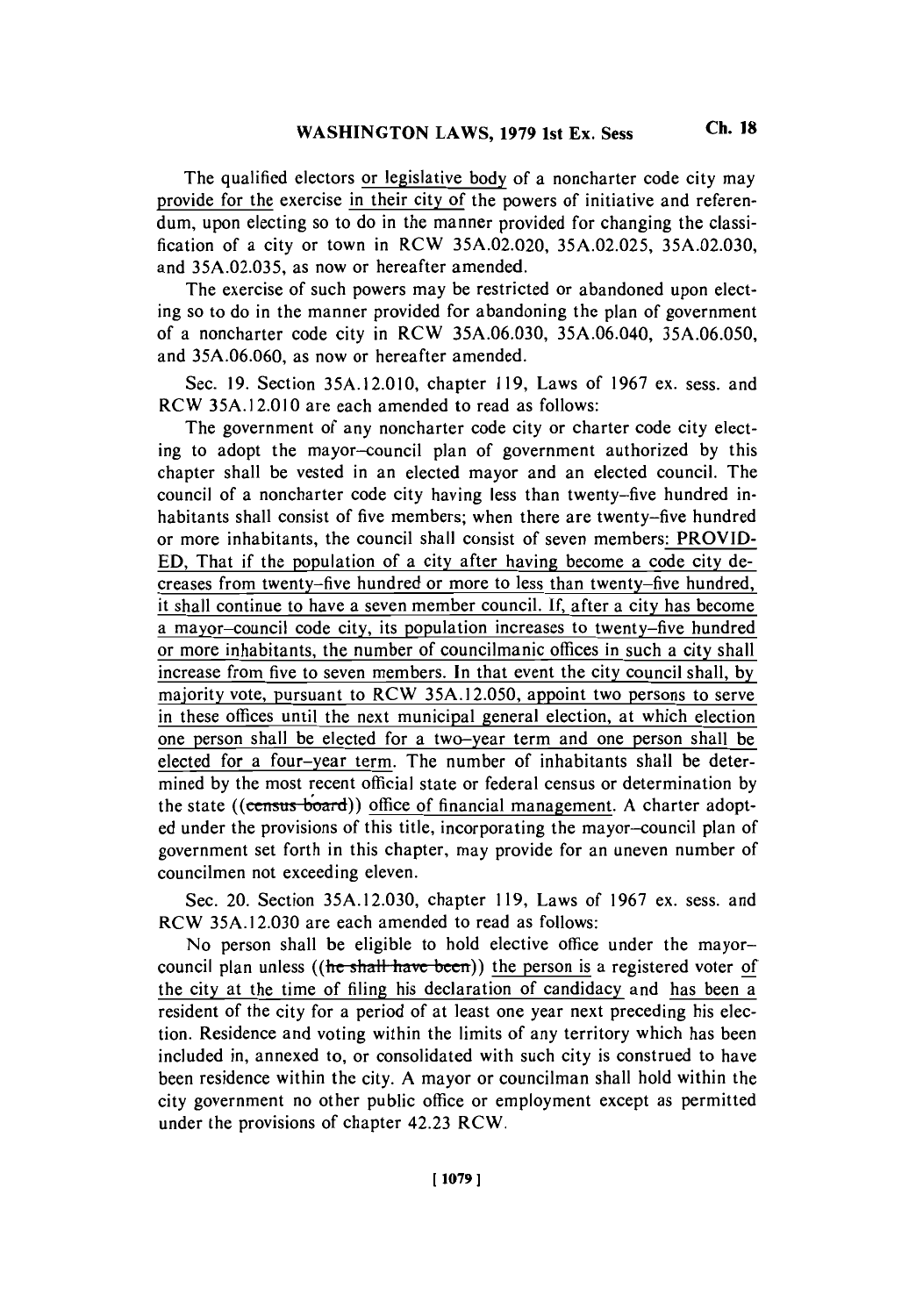Sec. 21. Section 35A.12.040, chapter **119,** Laws of **1967** ex. sess. as amended **by** section **3,** chapter **52,** Laws of **1970** ex. sess. and RCW **35A-** .12.040 are each amended to read as follows:

Officers shall be elected at biennial municipal elections to be conducted as provided in chapter **35A.29** RCW. The mayor and the councilmen shall be elected for four year terms and until their successors are elected and qualified; except that at  $((the))$  any first election three councilmen in cities having seven councilmen, and two councilmen in cities having five councilmen, shall be elected for two year terms and the remaining councilmen shall be elected for four year terms((<del>, and the mayor in office at the time of such</del> election shall continue for another four year term coextensive with the terms for which councilmen elected for four years are elected and there shall be no election as to mayor)). At any first election upon reorganization, council members shall be elected as provided in RCW **35A.02.050.** Thereafter the requisite number of councilmen shall be elected biennially as the terms of their predecessors expire and shall serve for terms of four years. The positions to be filled on the city council shall be designated **by** consecutive numbers and shall be dealt with as separate offices for all election purposes, as provided in RCW 35A.29.105. ((At the first election in cities having seven councilmen, the candidates elected to positions one, two, and **three shall serve for two year terms and the candidates elected to positions** four, five, six and seven shall serve for four year terms; at the first election **in** cities having five councilmen, the candidates elected to positions one and **two shall serve for two year terms and the candidates elected to positions** three, four, and five shall serve for four year terms: PROVIDED, That)) In any city which holds its first election under this title in the calendar year **1970,** candidates elected for two year terms shall hold office until their successors are elected and qualified at the general municipal election to be held in November, **1973** and candidates elected for four year terms shall hold office until their successors are elected and qualified at the general municipal election to be held in November, **1975.** Election to positions on the council shall be **by** majority vote from the city at large, unless provision is made **by** charter or ordinance for election **by** wards. The city council shall be the judge of the qualifications of its members and determine contested elections of city officers, subject to review **by** certiorari as provided **by** law. The mayor and councilmen shall qualify **by** taking an oath or affirmation of office and as may be provided **by** law, charter, or ordinance.

Sec. 22. Section **35A.12.100,** chapter **119,** Laws of **1967** ex. sess. and RCW **35A. 12. 100** are each amended to read as follows:

The mayor shall be the chief executive and administrative officer of the city, in charge of all departments and employees, with authority to designate assistants and department heads. The mayor may appoint and remove a chief administrative officer or assistant administrative officer, if so provided **by** ordinance or charter. He shall see that all laws and ordinances are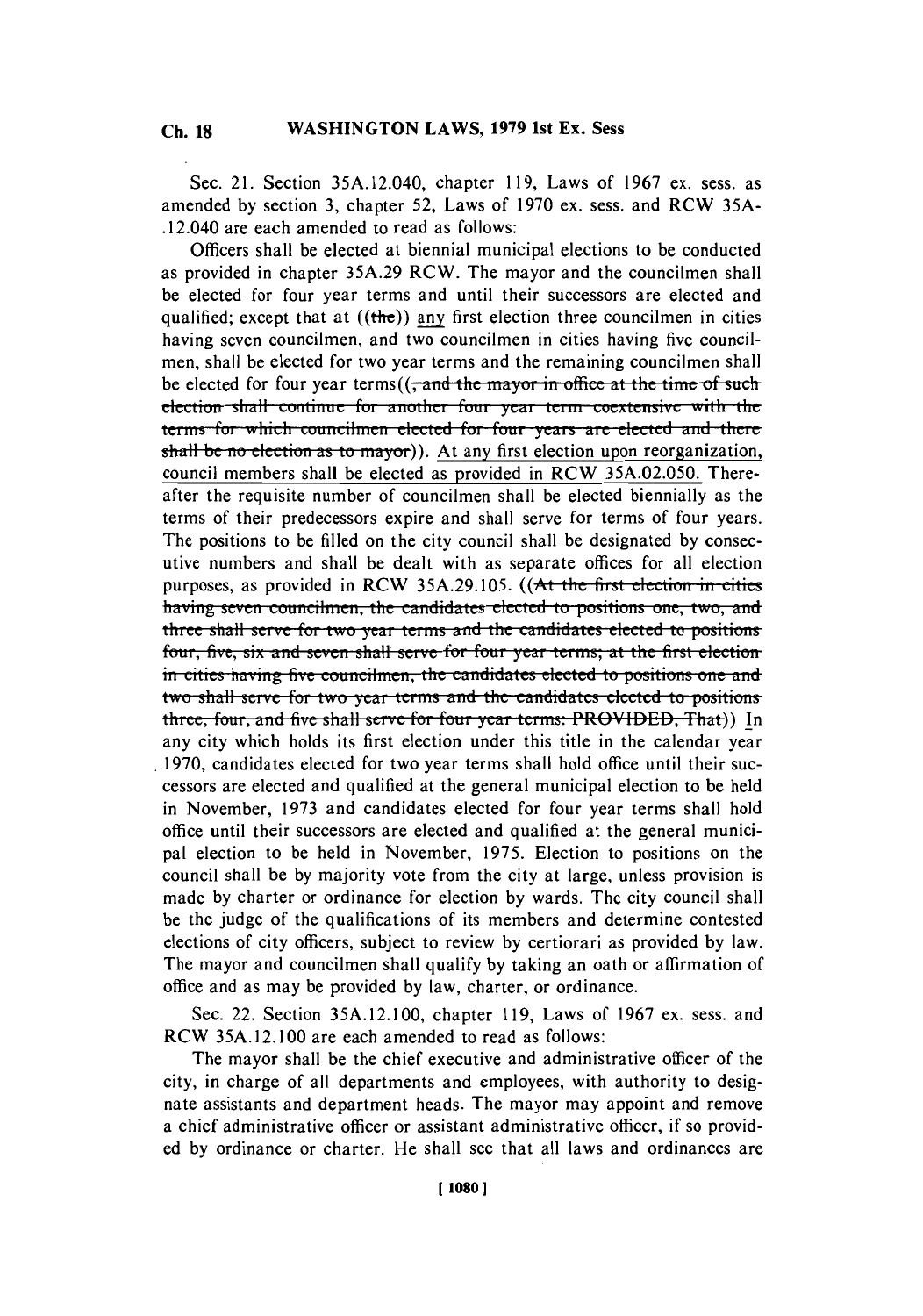faithfully enforced and that law and order is maintained in the city, and shall have general supervision of the administration of city government and all city interests. **All** official bonds and bonds of contractors with the city shall be submitted to the mayor or such person as he may designate for approval or disapproval. He shall see that all contracts and agreements made with the city or for its use and benefit are faithfully kept and performed, and to this end he may cause any legal proceedings to be instituted and prosecuted in the name of the city, subject to approval **by** majority vote of all members of the council. The mayor shall preside over all meetings of the city council, when present, but shall have a vote only in the case of a tie in the votes of the councilmen with respect to matters other than the passage of any ordinance, grant, or revocation of franchise or license, or any resolution for the payment of money. He shall report to the council concerning the affairs of the city and its financial and other needs, and shall make recommendations for council consideration and action. He shall prepare and submit to the council a proposed budget, as required **by** chapter **35A.33** RCW. The mayor shall have the power to veto ordinances passed **by** the council and submitted to him as provided in RCW **35A.12.130** but such veto may be overridden **by** the vote of a majority of all council members plus one more vote. The mayor shall be the official and ceremonial head of the city and shall represent the city on ceremonial occasions, except that when illness or other duties prevent the mayor's attendance at an official function and no mayor pro tempore has been appointed **by** the council, a member of the council or some other suitable person may be designated **by** the mayor to represent the city on such occasion.

Sec. **23.** Section **35A.** 12.1 **10,** chapter **119,** Laws of **1967** ex. sess. and RCW **35A.12.1 10** are each amended to read as follows:

The city council and mayor shall meet regularly, at least once a month, at a place within the corporate limits of the city at such times as may be fixed **by** ordinance or resolution. Special meetings may be called **by** the mayor or any three members of the council **by** written notice delivered to each member of the council at least ((twelve)) twenty-four hours before the time specified for the proposed meeting. **All** actions that have heretofore been taken at special council meetings held pursuant to this section, but for which the number of hours of notice given has been at variance with requirements of RCW 42.30.080, are hereby validated. **All** council meetings shall be open to the public except ((that the council may hold executive sessions from which the public is excluded for purposes other than the final adoption of an ordinance, resolution, rule, regulation, or directive)) as permitted **by** chapter 42.30 RCW. No ordinance or resolution shall be passed, or contract let or entered into, or bill for the payment of money allowed at any meeting not open to the public, nor at any public meeting the date of which is not fixed **by** ordinance, resolution, or rule, unless public notice of such meeting has been given by such notice to ((the local press, radio, and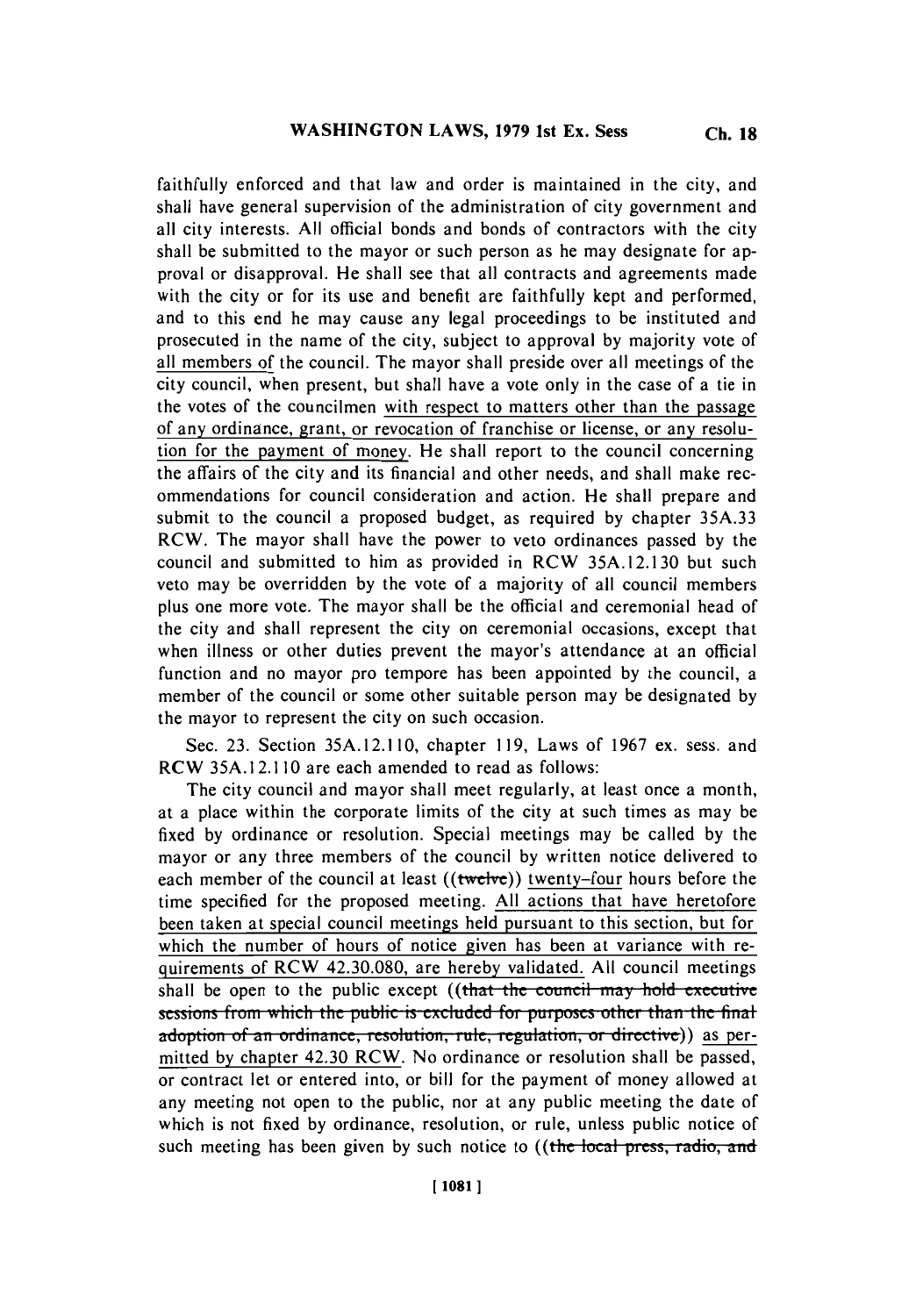**television, as will be reasonably calculated to inform inhabitants of the city** of the meeting) each local newspaper of general circulation and to each local radio or television station, as provided in RCW 42.30.080 as now or hereafter amended. Meetings of the council shall be presided over **by** the mayor, if present, or otherwise **by** the mayor pro tempore, or deputy mayor if one has been appointed, or **by** a member of the council selected **by** a majority of the council members at such meeting. Appointment of a council member to preside over the meeting shall not in any way abridge his right to vote on matters coming before the council at such meeting. In the absence of the clerk, a deputy clerk or other qualified person appointed **by** the clerk, the mayor, or the council, may perform the duties of clerk at such meeting. **A** journal of all proceedings shall be kept, which shall be a public record.

Sec. 24. Section **35A.13.010,** chapter **119,** Laws of **1967** ex. sess. and RCW **35A.13.010** are each amended to read as follows:

The councilmen shall be the only elective officers of a code city electing to adopt the council-manager plan of government authorized **by** this chapter, except where statutes provide for an elective police judge. The council shall appoint an officer whose title shall be 'city manager" who shall be the chief executive officer and head of the administrative branch of the city government. The city manager shall be responsible to the council for the proper administration of all affairs of the code city. The council of a noncharter code city having less than twenty-five hundred inhabitants shall consist of five members; when there are twenty-five hundred or more inhabitants the council shall consist of seven members: PROVIDED, That if the population of a city after having become a code city decreases from twenty-five hundred or more to less than twenty-five hundred, it shall continue to have a seven member council. **If,** after a city has become a councilmanager code city its population increases to twenty-five hundred or more inhabitants, the number of councilmanic offices in such a city shall increase from five to seven members. It that event, the city council shall, **by** majority vote, pursuant to RCW **35A.13.020,** appoint two persons to serve in these offices until the next municipal general election, at which election one person shall be elected for a two-year term and one person shall be elected for a four-year term. The number of inhabitants shall be determined **by** the most recent official state or federal census or determination **by** the state ((census-board)) office of financial management. A charter adopted under the provisions of this title, incorporating the council-manager plan of government set forth in this chapter may provide for an uneven number of councilmen not exceeding eleven.

Sec. *25.* Section **35A.13.040,** chapter **119,** Laws of **1967** ex. sess. and RCW **35A.13.040** are each amended to read as follows: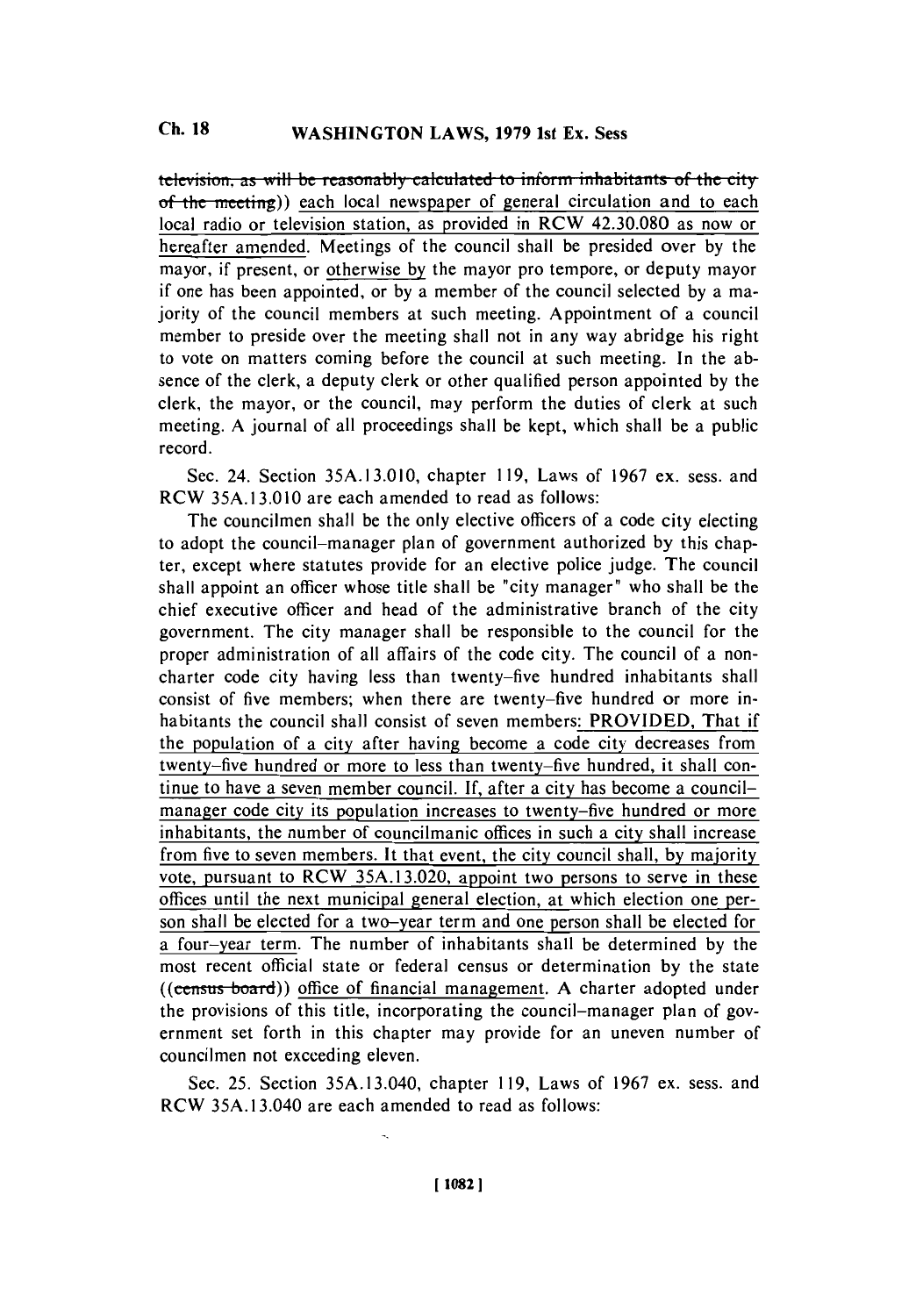**The** salaries of the councilmen, including the mayor, shall be fixed **by** ordinance and may be revised from time to time **by** ordinance, but any increase or reduction in the compensation attaching to an office shall not become effective until the expiration of the term then being served **by** the incumbent: PROVIDED, That compensation of councilmen may not be increased or diminished after their election nor may the compensation of the mayor be increased or diminished after the mayor has been chosen **by** the council.

Until councilmen of a newly-organized council-manager code city may lawfully be paid as provided **by** salary ordinance, such councilmen shall be entitled to compensation in the same manner and in the same amount as councilmen of such city prior to the adoption of this council-manager plan.

Until a salary ordinance can be passed and become effective as to elective officers of a newly incorporated code city, the first councilmen shall be entitled to compensation as follows: In cities having less than five thousand inhabitants——twenty dollars per meeting for not more than two meetings per month; in cities having more than five thousand but less than fifteen thousand inhabitants—a salary of one hundred and fifty dollars per calendar month; in cities having more than fifteen thousand inhabitants——a salary of four hundred dollars per calendar month. **A** councilman who is occupying the position of mayor, in addition to his salary as a councilman, shall be entitled, while serving as mayor, to an additional amount per calendar month, or portion thereof, equal to twenty-five percent of the councilmanic salary: PROVIDED, That such interim compensation shall remain in effect only until a salary ordinance is passed and becomes effective as to such officers, and the compensation provided herein shall not be construed as fixing the usual compensation of such officers. Councilmen shall receive reimbursement for their actual and necessary expenses incurred in the performance of the duties of their office, or the council **by** ordinance may provide for a per diem allowance. Procedure for approval of claims for expenses shall be as provided **by** ordinance.

Sec. **26.** Section **35A.13.170,** chapter **119,** Laws of **1967** ex. sess. and RCW **35A.13.170** are each amended to read as follows:

**All** provisions of RCW *35A. 12.1* **10,** as now or hereafter amended, and **35A.12.120,** relating to council meetings, a quorum for transaction of business, rules and voting at council meetings, shall be applicable to code cities organized under this council-manager plan.

Sec. **27.** Section 35A.14.220, chapter **119,** Laws of **1967** ex. sess. as amended **by** section **26,** chapter **195,** Laws of **1973** 1st ex. sess. and RCW 35A.14.220 are each amended to read as follows:

Annexations under the provisions of RCW **35A.14.295, 35A.14.297, 35A.14.300,** and **35A.14.310** shall not be subject to review **by** the annexation review board: PROVIDED, That in ((class AA, class A and first class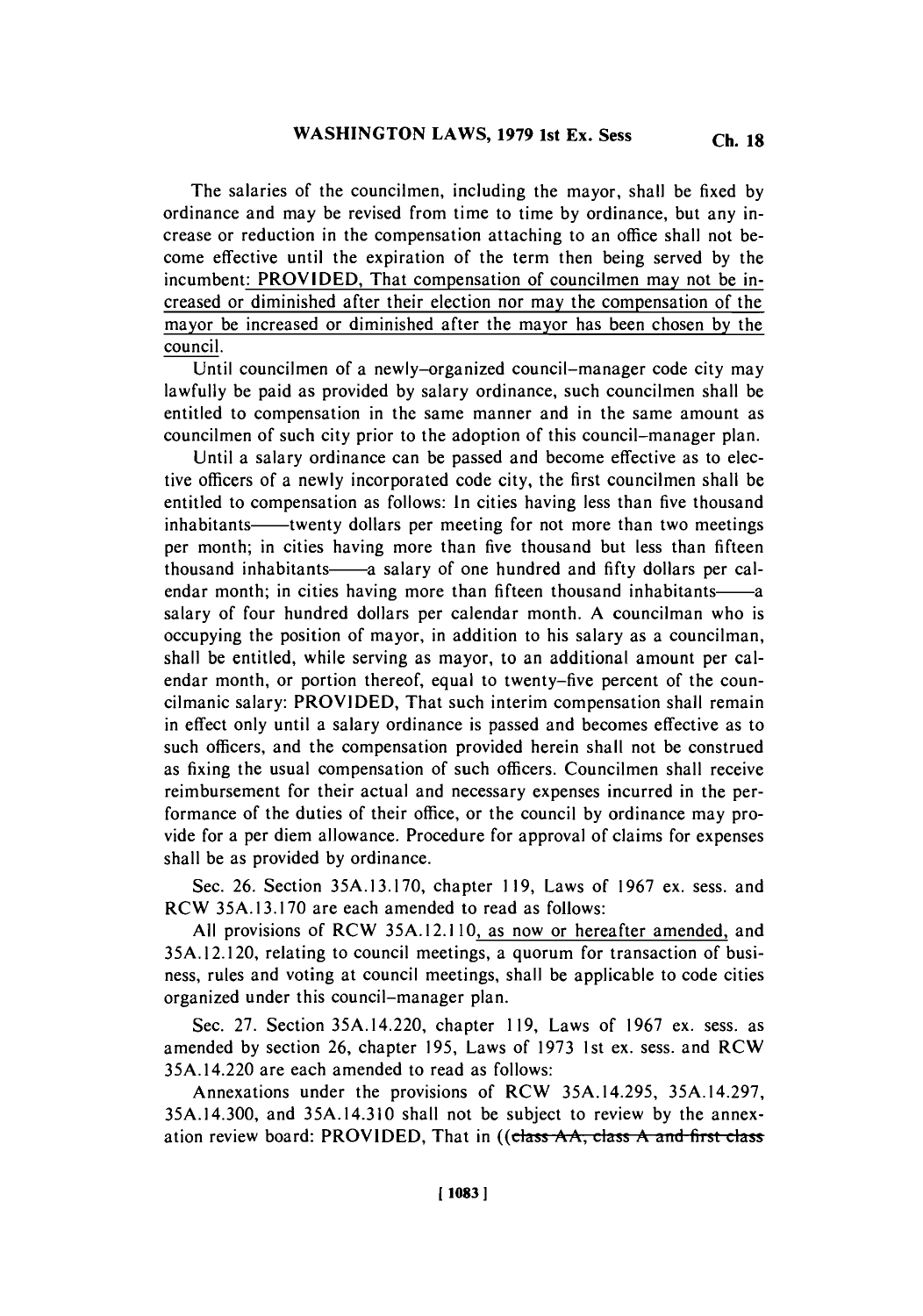counties)) any county in which a boundary review board is established under chapter **36.93** RCW all annexations shall be subject to review except as provided for in RCW **36.93.110.** When the area proposed for annexation in a petition or resolution, initiated and filed under any of the methods of initiating annexation authorized **by** this chapter, is less than **fifty** acres or less than two million dollars in assessed valuation, review procedures shall not be required as to such annexation proposal, except as provided in chapter **36.93** RCW in those counties with a review board established pursuant to chapter **36.93** RCW: PROVIDED, That when an annexation proposal is initiated **by** the direct petition method authorized **by** ((section)) RCW 35A.14.120, review procedures shall not be required without regard to acreage or assessed valuation, except as provided in chapter **36.93** RCW in those counties with a boundary review board established pursuant to chapter **36.93** RCW.

Sec. **28.** Section **35A.14.700,** chapter **119,** Laws of **1967** ex. sess. as amended **by** section 2, chapter **31,** Laws of **1975** 1st ex. sess. and RCW **35A.** 14.700 are each amended to read as follows:

Whenever any territory is annexed to a code city, a certificate as hereinafter provided shall be submitted in triplicate to the office of  $((\text{program})$ planning and fiscal)) financial management((<del>, hereinafter in this sect</del> ferred to as "the office",)) within thirty days of the effective date of annexation specified in the relevant ordinance. After approval of the certificate, the office of financial management shall retain the original copy in its files, and transmit the second copy to the department of  $((\text{highways}))$  transportation and return the third copy to the code city. Such certificates shall be in such form and contain such information as shall be prescribed **by** the office of financial management. **A** copy of the complete ordinance containing a legal description and a map showing specifically the boundaries of the annexed territory shall be attached to each of the three copies of the certificate. The certificate shall be signed **by** the mayor and attested **by** the city clerk. Upon request, the office of financial management shall furnish certification forms to any code city.

Upon approval of the annexation certificate, the office of financial management shall forward to each state official or department responsible for making allocations or payments to cities or towns, a revised certificate reflecting the increase in population due to such annexation. Upon and after the date of the commencement of the next quarterly period, the population determination indicated in such revised certificate shall be used as the basis for the allocation and payment of state funds to such city or town.

For the purposes of this section, each quarterly period shall commence on the first day of the months of January, April, July, and October. Whenever a revised certificate is forwarded **by** the office of financial management thirty days or less prior to the commencement of the next quarterly period,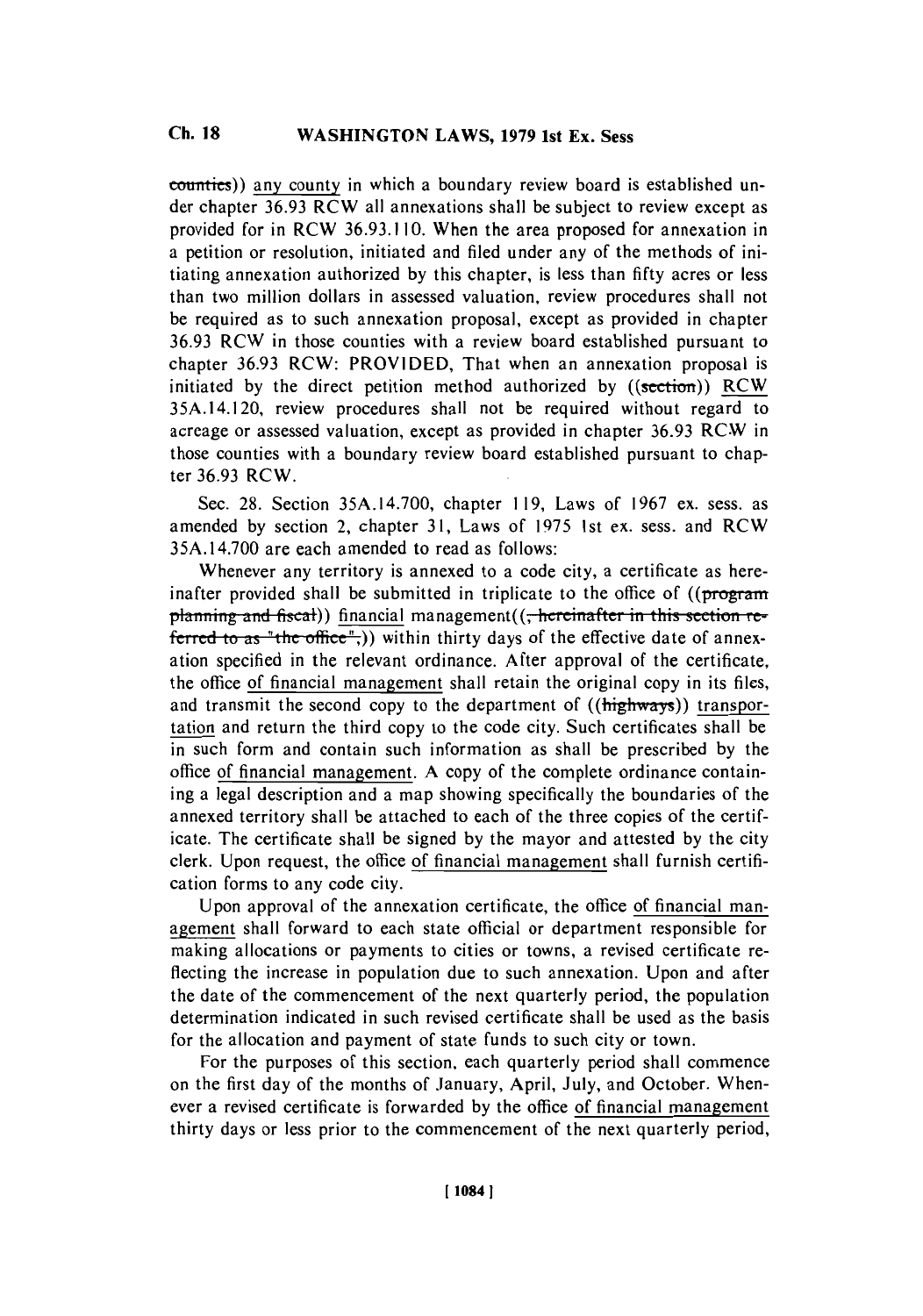the population of the annexed territory shall not be considered until the commencement of the following quarterly period.

The resident population of the annexed territory shall **be** determined **by,** or under the direction of, the mayor of the code city. Such population determination shall consist of an actual enumeration of the population which shall be made in accordance with practices and policies, and subject to the approval of the office of financial management. The population shall be determined as of the effective date of annexation as specified in the relevant ordinance.

Until an annexation certificate is filed and approved as provided herein, such annexed territory shall not be considered **by** the office of financial management in determining the population of such code city.

Sec. **29.** Section **35A.29.090,** chapter **119,** Laws of **1967** ex. sess. and RCW **35A.29.090** are each amended to read as follows:

Except as otherwise provided in RCW **35A.03.130,** 35A.04.140, **35A- .05.110,** ((anrd)) or **35A.08.1 10,** the term of every code city officer elected to office at the general municipal election on the first Tuesday following the first Monday in November of the odd-numbered years shall begin as of noon on the second Monday in January following his election: PROVIDED, That any person elected to less than a full term where the office sought is vacant or is held **by** an appointed incumbent shall assume office as soon as the election returns are certified and certificates of election have been delivered, except for the first election of all officers at a general municipal election, or unless otherwise provided in this title: PROVIDED FURTHER, That when not otherwise provided  $((for))$  in this title, the term of officers elected at a special election shall begin on the first Monday following the certification of the election returns.

Sec. **30.** Section **35A.29.1 110,** chapter **11 9,** Laws of **1967** ex. sess. as amended **by** section 4, chapter *52,* Laws of **1970** ex. sess. and RCW **35A- .29.110** are each amended to read as follows:

**A** candidate for office in a code city shall file a declaration of candidacy substantially in the form set forth in RCW **29.18.030** insofar as such form is applicable to nonpartisan offices. Declarations of candidacy for offices of code cities to be voted upon at any municipal general election shall be filed with the ((city clerk or code city clerk)) county auditor not earlier than the last Monday of July nor later than the next succeeding Friday in the year such general election is to **be** held: PROVIDED, That if the first election of all officers upon reorganization as a noncharter code city under a plan of government newly adopted in the manner provided in RCW **35A.02.020, 35A.02.030** ((or)), **35A.02.080,** or **35A.06.030,** as now or hereafter amended, is ((a-special)) an election as provided in RCW **35A.02.050** as now or hereafter amended, such declarations of candidacy shall be filed with the **((city-clerk))** county auditor not more than **fifty** nor less than forty-six days prior to the primary election provided for in RCW **35A.02.050** as amended.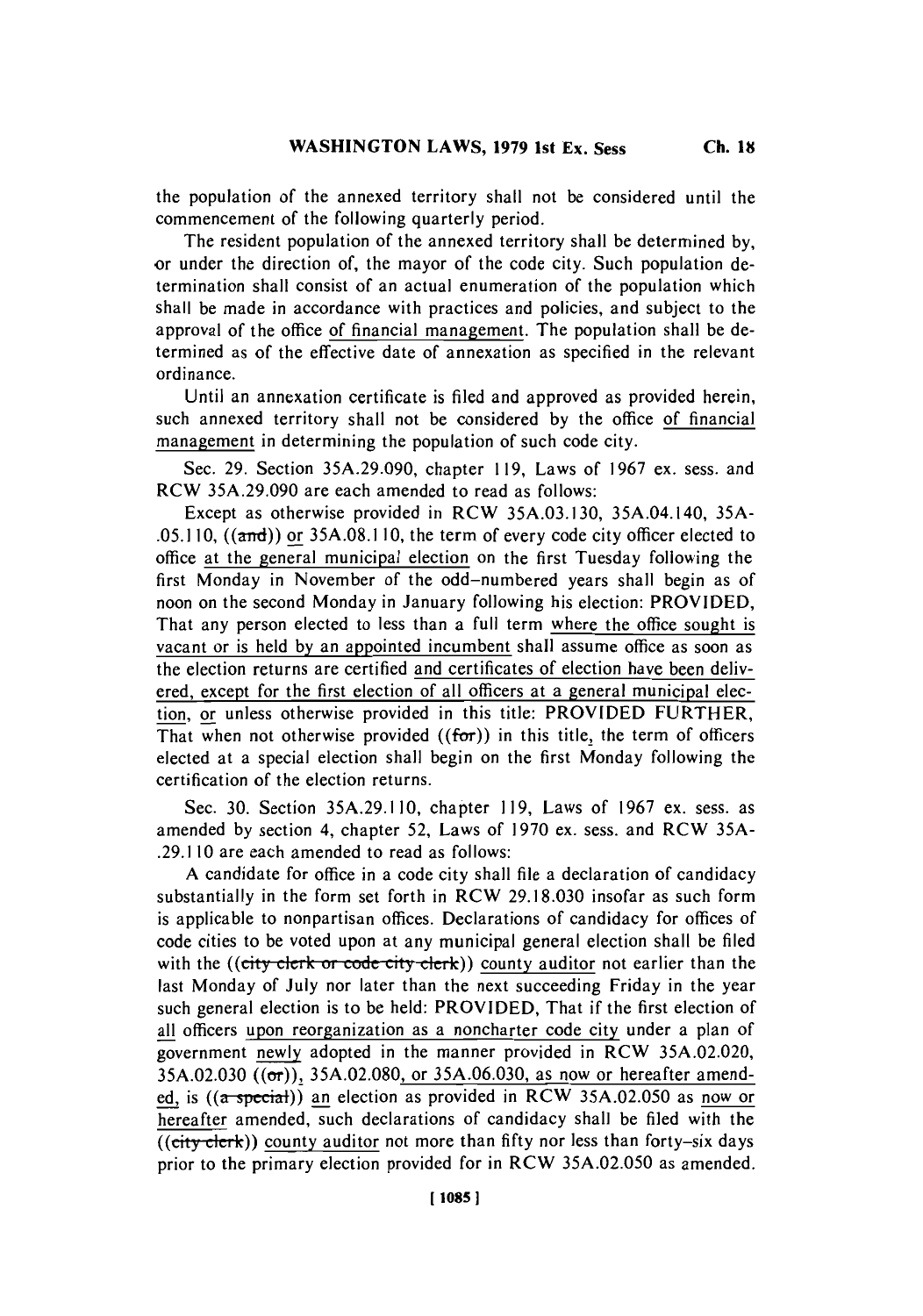### **Ch WASHINGTON 18 LAWS, 1979 1st Ex. Sess Ch. 18**

Any candidate may withdraw his declaration at any time but not later than five days after the last day allowed for filing declarations of candidacy. Nominating petitions for charter commissioners and for any other office for which nominating petitions may be required shall be filed with the *((city* clerk or code city clerk)) county auditor not more than sixty nor less than forty-six days prior to the date of the election, and may be withdrawn at any time but not later than five days after the last day allowed for filing such petitions.

Sec. **31.** Section **35A.29.120,** chapter **119,** Laws of **1967** ex. sess. and RCW **35A.29.120** are each amended to read as follows:

When any question is to be submitted to the voters of a code city, or when a proposition is to be submitted to the voters of an area under provisions of this title, the question or proposition shall be advertised as provided for nominees for office, and in such cases there shall also be printed on the ballot a concise statement ((not exceeding one hundred words containing **the essential features thereof expressed in such a manner as to clearly identify the proposition to be voted upon)) in the form of a question and as** otherwise provided in RCW **29.27.060,** which statement shall be prepared **by** the attorney for the code city, or **by** the prosecuting attorney for the county for elections held outside of a code city. ((In addition to such a **statement, the official preparing the statement shall also prepare a caption,** not to exceed ten words in length, to permit the voters readily to identify the proposition and distinguish it from other propositions on the ballot. This caption shall be placed on the ballot immediately before the statement, and **shall be printed in heavy black type in such a manner as to be readable at a** glance. The caption and)) The concise statement ((together)) shall constitute the ballot title.

Sec. **32.** Section 35A.44.0 10, chapter **119,** Laws of **1967** ex. sess. and RCW 35A.44.010 are each amended to read as follows:

The population of code cities shall be determined  $((by))$  for specific purposes in accordance with any express provision of state law relating thereto. Where no express provision is made, the provisions of ((chapter 43.62 RCW relating to the state census board<sub>r</sub>)) RCW 43.41.110(7) relating to the office of financial management and the provisions of **RCW 35- .13.260** shall govern.

Sec. **33.** Section **35A.63.020,** chapter **119,** Laws of **1967** ex. sess. and RCW **35A.63.020** are each amended to read as follows:

**By** ordinance a code city may create a planning agency and provide for its membership, organization, and expenses. The planning agency shall serve in an advisory capacity to the chief administrative officer or the legislative body, or both, as may be provided **by** ordinance and shall have such other powers and duties as shall **be** provided **by** ordinance. **If** any person or persons on a planning agency concludes that he has a conflict of interest or an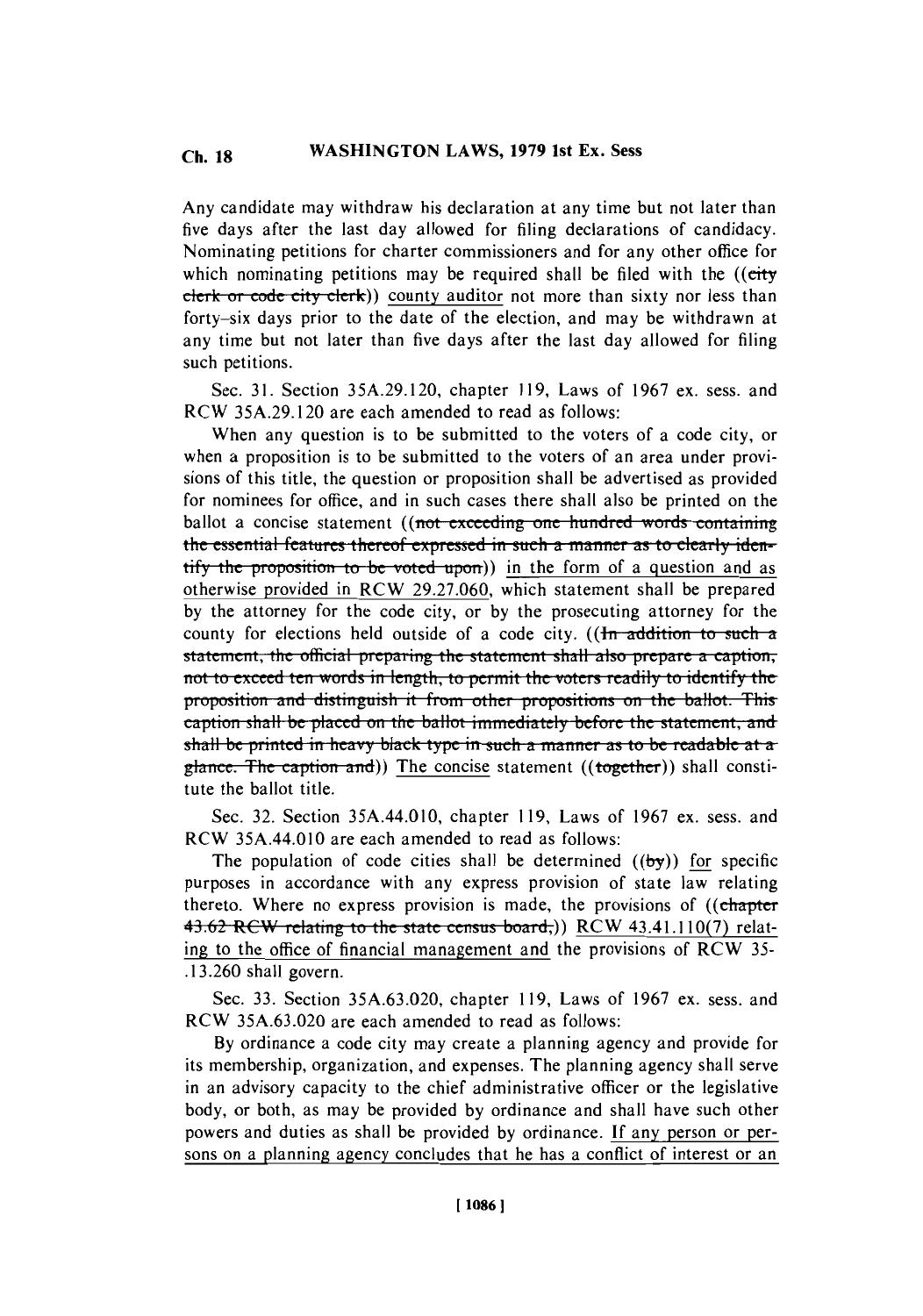appearance of fairness problem with respect to a matter pending before the agency so that he cannot discharge his duties on such an agency, he shall disqualify himself from participating in the deliberations and the decisionmaking process with respect to the matter. **If** this occurs, the appointing authority that appoints such a person may appoint a person to serve as an alternate on the agency to serve in his stead in regard to such a matter.

Sec. 34. Section **35A.63.1 10,** chapter **119,** Laws of **1967** ex. sess. and RCW **35A.63.1 10** are each amended to read as follows:

**A** code city which pursuant to this chapter creates a planning agency and which has twenty-five hundred or more inhabitants, **by** ordinance, shall create a board of adjustment and provide for its membership, terms of *of*fice, organization, jurisdiction. **A** code city which pursuant to this chapter creates a planning agency and which has a population of less than twentyfive hundred may, **by** ordinance, similarly create a board of adjustment. In the event a code city with a population of less than twenty-five hundred creates a planning agency, but does not create a board of adjustment, the code city shall provide that the city legislative authority shall itself hear and decide the items listed in subdivisions **(1),** (2), and **(3)** of this section. The action of the board of adjustment shall be final and conclusive, unless, within ten days from the date of the action, the original applicant or an adverse party makes application to the superior court for the county in which that city is located for a writ of certiorari, a writ of prohibition, or a writ of mandamus. No member of the board of adjustment shall be a member of the planning agency or the legislative body. Subject to conditions, safeguards, and procedures provided **by** ordinance, the board of adjustment may be empowered to hear and decide:

**(I)** Appeals from orders, recommendations, permits, decisions, or determinations made **by** a code city official in the administration or enforcement of the provisions of this chapter or any ordinances adopted pursuant to **it.**

(2) Applications for variances from the terms of the zoning ordinance, the official map ordinance or other land-use regulatory ordinances under procedures and conditions prescribed **by** city ordinance, which among other things shall provide that no application for a variance shall be granted unless the board of adjustment finds:

(a) the variance shall not constitute a grant of special privilege inconsistent with the limitation upon uses of other properties in the vicinity and zone in which the property on behalf of which the application was filed is located; and

**(b)** that such variance is necessary, because of special circumstances relating to the size, shape, topography, location, or surroundings of the subject property, to provide it with use rights and privileges permitted to other properties in the vicinity and in the zone in which the subject property is located; and